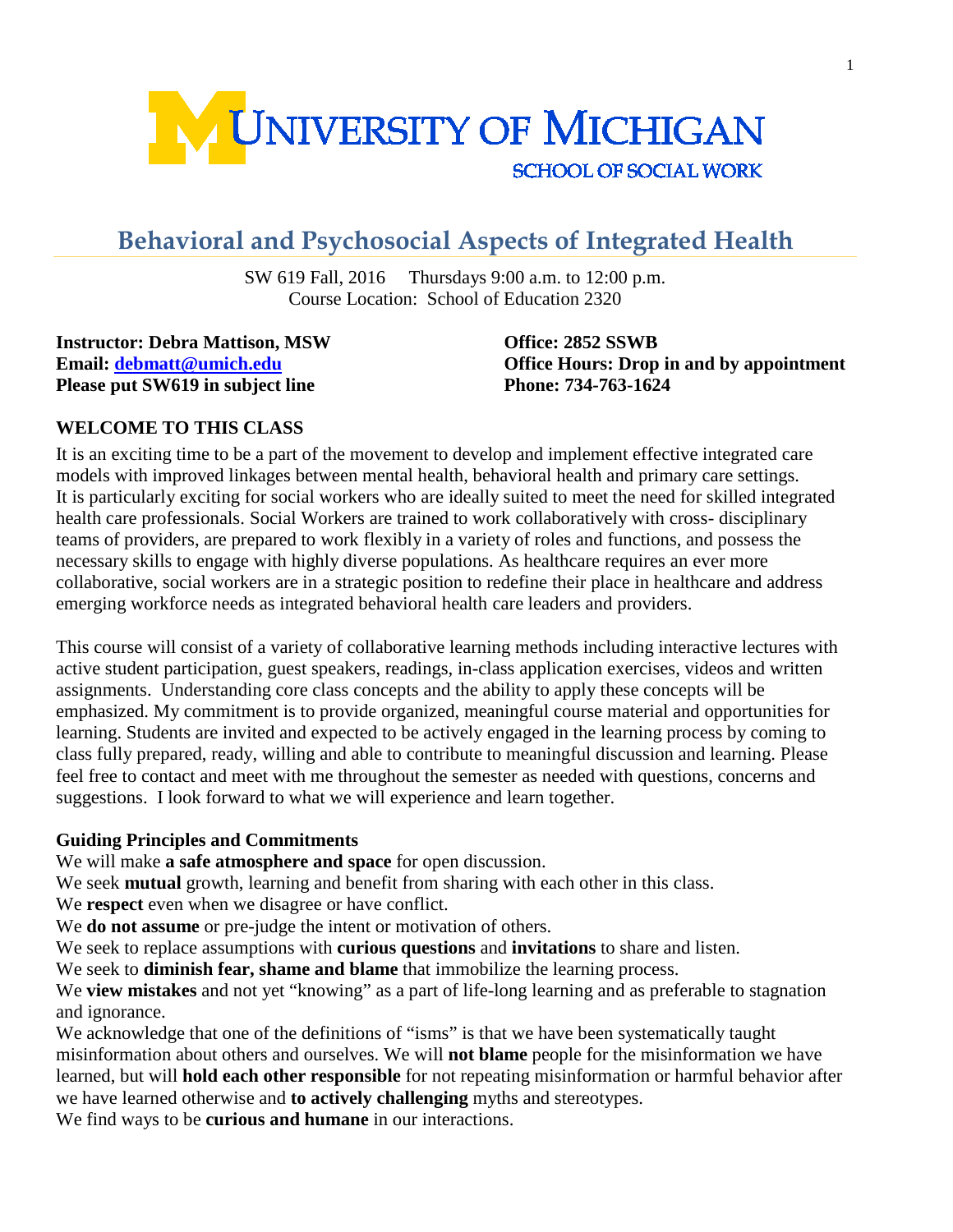#### **Personal Accountability**

Students are expected to take **personal responsibility** and be committed to their own learning experience by being active and responsible members of each class session. An optimal individual learning experience is one that is **active, self-directed** and requires engagement. It is not solely about what **one is taught**, but also about what **one consciously chooses to learn**. As class participants, we will seek to contribute to a meaningful and successful experience for the class as a whole; however, each student is ultimately responsible for her/his own depth, challenge, and experience of one's individual learning.

#### **Course Description:**

In the current healthcare system, it is all too common for consumers to face problems accessing care in artificially separate physical, mental, and behavioral health care systems, and to experience difficulty obtaining care that is collaborative, culturally appropriate, and responsive to their complex health care needs. A preponderance of scientific evidence demonstrates that separated, unresponsive, and fragmented health care is ineffective, costly, and unsustainable. For example, patients with severe mental illness have been shown to die an average of 25 years sooner than matched patients without severe mental illness, due to poor management of chronic disease and lack of routine primary care. Conversely, mounting evidence shows that costs are reduced, quality is improved, and fragmentation of care is minimized when behavioral health providers work as integrated members of health care teams. The rapid adoption of 'health care home' team-based models by primary care and specialty care (e.g., oncology) systems is an indication that collaborative, team-based, integrated physical and behavioral care is rapidly emerging.

#### **Course Content:**

This course will provide students with an overview of major causes of mortality and morbidity in the United States, including demographic, biological, behavioral, social, and community factors affecting health, disease, and quality of life. Selective international comparisons will be made. Special emphasis will be placed on risk factors and protective factors and implications for health promotion and disease prevention over the life span. A major focus of this course will be the impact of race, ethnicity, culture, gender, age, and sexual orientation on health and disease, as well as the effects of poverty, discrimination, and privilege on access, utilization, and quality of care. Comparative definitions and theories of health and disease, including their evolution, strengths, limitations, and implications for social work and social welfare, will be presented. Theories and research on health behavior will be examined, including cultural differences in health beliefs and practices, use of health services, and barriers to care. Research and theory on stress, coping, and adaptation to illness over the life span will be presented, including the role of social support and the impact of discrimination and privilege on health status and disease outcomes. Implications for social work practice and social policy will be addressed throughout this course.

#### **Course Objectives:**

Upon completion of the course, students will be able to:

- 1. Describe the major causes of mortality and morbidity in the United States, and identify significant differences among various population groups.
	- 1.1. Discuss the impact of diversity dimensions such as ability, age, class, color, culture, ethnicity, family structure, gender (including gender identity and gender expression), marital status, national origin, race, religion or spirituality, sex, and sexual orientation across the life span.
	- 1.2. Discuss the influence of social, economic, geopolitical, and environmental factors on mortality and morbidity.
	- 1.3. Discuss the ethical and social justice implications of differences in mortality and morbidity across population subgroups.
- 2. Compare concepts and definitions of health and disease, including their evolution, strengths, and limitations, as well as the implications for social work and social welfare.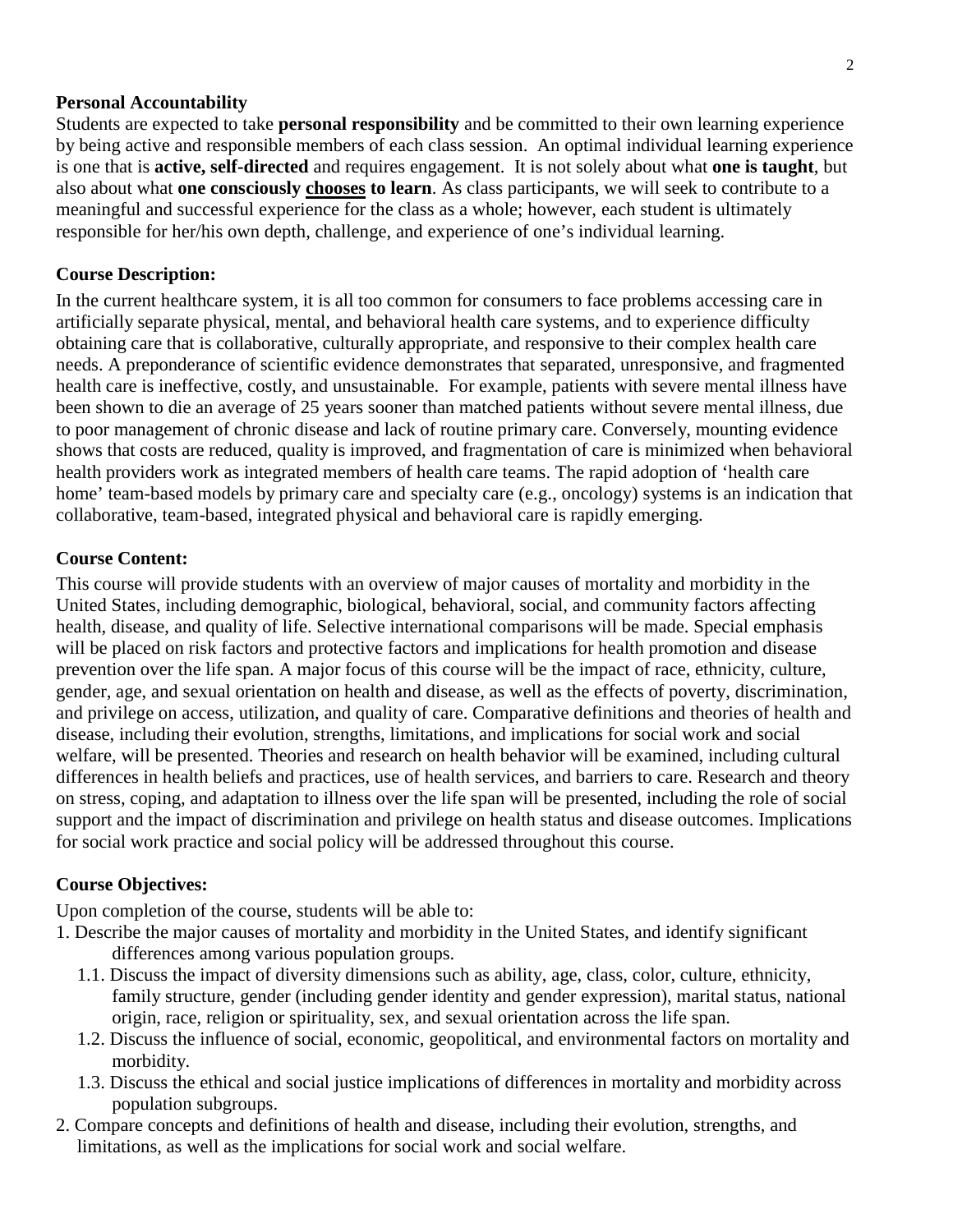- 2.1. Identify biological, socioeconomic, cultural, and behavioral risk and protective factors for health, disease, and quality of life across the life span.
- 2.2. Explain the impact of poverty, discrimination, and privilege on health status and disease outcomes, including the ethical and social justice implications.
- 2.3. Discuss the implications of concepts of health and disease for health promotion, disease prevention, treatment, and rehabilitation.
- 3. Describe current theories and models of health behavior and their implications for health promotion, disease prevention, treatment, and rehabilitation.

3.1. Describe socioeconomic, cultural, and religious differences in health beliefs and practices, utilization of health services, and barriers to care.

3.2. Describe stress, strain, coping, and adaptation as they relate to health and disease across the life span.

# **Relationship of the Course to Four Curricular Themes:**

*Multiculturalism and Diversity* will be addressed throughout this course and will be highlighted in content related to differences in health outcomes, beliefs, behaviors, and the role of protective factors and social support in health status and disease outcomes. The key diversity dimensions will be examined as they relate to health beliefs and health behavior.

*Social Justice and Social Change* will be addressed in content examining differences in mortality and morbidity in population subgroups, and access and barriers to care. This course emphasizes the identification of theories, practice and/or policies that promote social justice, illuminate injustices and are consistent with scientific and professional knowledge.

*Promotion, Prevention, Treatment, and Rehabilitation* will be addressed through content on concepts and definitions of health and disease, theories and models of health behavior, and stress, coping, and adaptation as they relate to health and disease across the life span.

*Behavioral and Social Science Research* will be presented throughout the course and will include findings from epidemiology, demography, medical sociology, health psychology, medical anthropology, social work, public health, medicine, nursing, and health services research.

# **Relationship of the Course to Social Work Ethics and Values**

Social work ethics and values will be addressed in the context of the NASW Code of Ethics. This course will increase awareness of the intersectionality of medical ethics, social work ethics and bioethics. Students will evaluate ethical issues involved in medical-ethical issues and dilemmas and decision making in health social work and discuss the impact of the social worker's values and reactions to these issues.

# **Focus on Privilege, Oppression, Diversity and Social Justice (PODS)**

This course integrates PODS content and skills with a special emphasis on the identification of theories, practice and/or policies that promote social justice, illuminate injustices and are consistent with scientific and professional knowledge. Students are invited and expected to actively contribute from their experiences, field placement practice and knowledge of readings, etc. to help support and develop a vision of social justice, learn to recognize and reduce mechanisms that support oppression and injustice, work toward social justice processes, apply intersectionality and intercultural frameworks and strengthen critical consciousness, self- knowledge and self-awareness to facilitate PODS learning.

# **ACCOMMODATIONS FOR STUDENTS WITH DISABILITIES**

Students needing accommodation for a disability should notify the instructor during **the first week of class** and provide the appropriate accommodation recommendation documents to ensure needs are met in a timely and effective way. Resources are available (i.e. adaptive technology computing site, Services for Students with Disabilities; http://ssd.umich.edu). Students with disabilities may contact Services for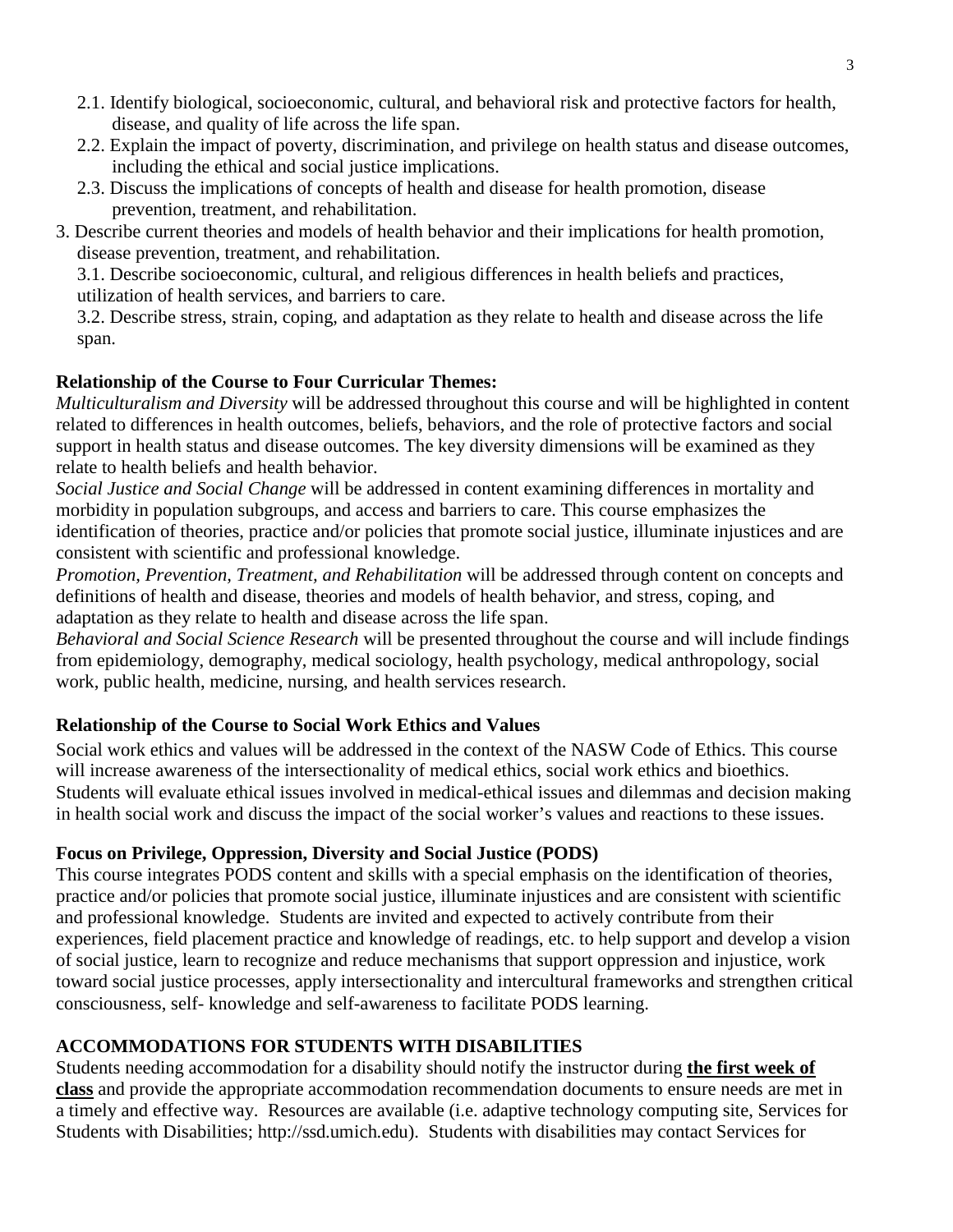Students with Disabilities at 734-763-3000 to coordinate reasonable accommodations. To the extent permitted by law, information will be treated as private and confidential.

# **STUDENT MENTAL HEALTH AND WELLBEING**

The University of Michigan is committed to advancing the mental health and wellbeing of its students. If you or someone you know is feeling overwhelmed, depressed and/or in need of support, there are services are available. For assistance, contact Counseling and Psychological Services (CAPS) at 734-764-8312 or [https://caps.umich.edu;](https://caps.umich.edu/) University Health Services at 734-764-8320 or https:www.uhs.edu/mentalhealthsvsc. For alcohol and drug concerns and/or assistance regarding sexual assault contact https://www.uhs.umich.edu/aodresources#sexualassault. For a listing of other mental health resources available on and off campus, see [http://www.umich.edu/~mhealth/students.htm](http://www.umich.edu/%7Emhealth/students.htm) or<http://www.umcpd.org/>

# **SAFETY AND EMERGENCY PREPAREDNESS**

In the event of an emergency, dial 9-1-1 from any cell phone or campus phone. All University of Michigan students, faculty and staff are required to familiarize themselves with emergency procedures and protocols for both inside and outside of the classroom. In the event of possible building closure (i.e. severe weather conditions, public health notices, etc.) you may contact (734)764- SSWB(7793) for up-to-date School closure information.

Be Prepared. Familiarize yourself with the emergency card posted next to the phone in every classroom/meeting room. Review the information on the emergency evacuation sign (located nearest the door) and locate at least (2) emergency exits nearest the classroom.

If you are concerned about your ability to exit the building in the case of an emergency, contact the Office of Student Services and/or email [ssw-ADAcompliance@umich.edu.](mailto:ssw-ADAcompliance@umich.edu) Office of Student Services School of Social Work | Room 1748 [734-936-0961](tel:734-936-0961)

For more information view the annual Campus Safety Statement at [http://www.dpss.umich.edu/.](http://www.dpss.umich.edu/) Register for UM Emergency Alerts at [http://www.dpss.umich.edu/emergency-management/alert/.](http://www.dpss.umich.edu/emergency-management/alert/)

# **RELIGIOUS OBSERVATIONS AND MILITARY SERVICE**

Students who will be absent during the semester due to religious observance and/or military services should notify me **during the first week of class** to facilitate appropriate accommodations and arrangements to obtain class materials and coordinate make-up class activities and assignments.

# **ACADEMIC CONDUCT, HONESTY & INTEGRITY**

Social Work students are held to the highest standards of academic and professional conduct. Cheating is the act of obtaining or attempting to obtain credit for academic work through use of any dishonest, deceptive or fraudulent means. Any form of cheating will result in a failing grade for the relevant assignment and is grounds for expulsion.

Plagiarism is unacceptable and inconsistent with the NASW Code of Ethics and the Code of Academic and Professional Conduct and is taken very seriously at the University of Michigan and is grounds for expulsion. Plagiarism is defined as representing someone else's ideas, words, statements or works as one's own without proper acknowledgement or citation. Plagiarism includes self-plagiarism, which is reusing one's own work without acknowledging that the text appears elsewhere (e.g., in a paper for another current or previous class).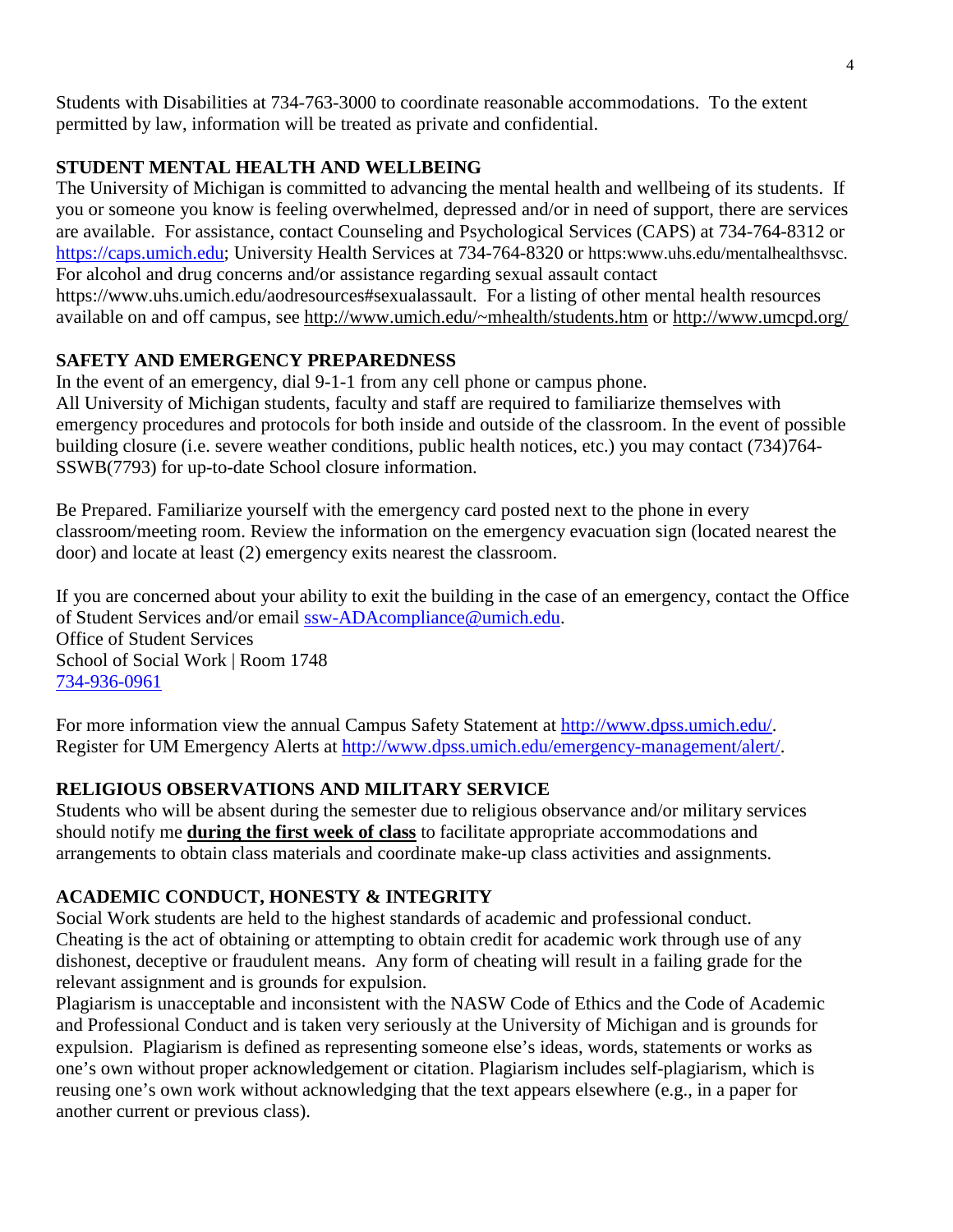# **You are responsible for reviewing and understanding the Student Code of Academic and**

**Professional Conduc**t in the *Student Guide to the Master's in Social Work Degree Program* for a discussion of student responsibilities for academic conduct and integrity. Students who are found responsible for academic misconduct are subject to disciplinary action up to and including dismissal from the School of Social Work, revocation of degree, or any other sanction deemed appropriate to address the violation.

# **APPLICATION OF NASW CODE OF ETHICS AND PROFESSIONAL USE OF SELF**

The social work program is one of professional preparation. In addition to acquiring theoretical knowledge, students are expected to acquire professional values, to integrate knowledge from a range of courses, to develop professional skills and be socialized into the profession.

The NASW Code of Ethics outlines a set of core values that form the basis of the Social Work profession's purpose and perspective. The Code encourages behaviors which promote professionalism and respect for clients, colleagues and employers.

- It is expected that all students conduct themselves in a manner consistent with the Code of Ethics and demonstrate professional use-of-self behaviors in class including respect, courtesy and ACTIVE listening with fellow students, the instructor and guest presenters.
- As professionals, you are expected to maintain confidentiality and respect differences.
- You are expected to take personal responsibility and be committed to your own learning experience by being an active and responsible and response-able member of each class.

For further elaboration of the values and ethical standards inherent in social work, students are encouraged to access the Code of Ethics at:<http://www.socialworkers.org/pubs/code/code.asp> and the Student Guide (Chapter 13).

# **DISTRIBUTION OF PAPERS TO STUDENTS**

The federal informational privacy act prohibits anyone other than the student access to that student's papers. This means that papers cannot be left where anyone else can have open access. Papers should be returned by the instructor directly to or mailed to the student. During the semester, papers will be returned directly to students. Papers submitted at the end of the term may be returned by mail to the student, if the student supplies a self-addressed, self-stamped envelope to the instructor no later than the last day of class for return by U.S. Mail.

# **COURSE REQUIREMENTS**

# **ATTENDANCE**

As a graduate student, class attendance, completion of assigned readings for each class, participation and engagement are highly valued as these behaviors contribute to the quality of learning for the individual and the class as a whole. Classroom interactions cannot be replicated nor the benefit received exclusively from reading class materials. Therefore, attendance, participation and engagement are expectations and requirements (See Student Guide). Class grades will be negatively impacted by absences and/or lack of participation and engagement.

- School of Social Work Class Attendance Policy 5.03: It is expected that students attend classes and instructors are encouraged to monitor attendance.
- **With a core focus on learning and competency development in service to our clients**, **ALL ABSENCES FOR ANY REASON will require completion of a make-up quiz and/or written assignment** completion to demonstrate mastery of class content missed for each absence if credit for the missed class is desired by the student. This work will be graded as Pass-Fail.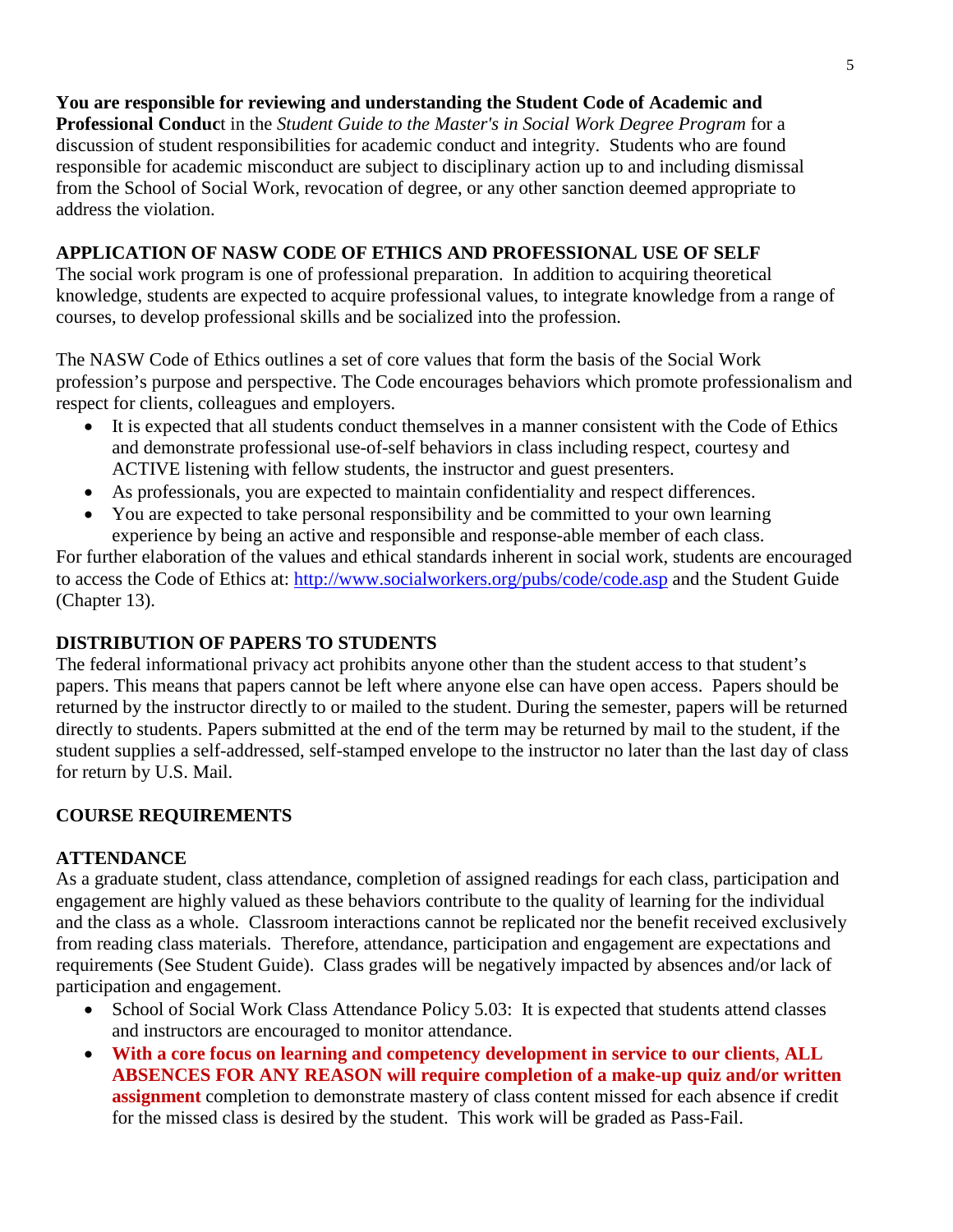- Students are responsible for initiating contact with me to pre-arrange/arrange for make-up quiz and for specifics regarding additional written assignments as early as they are aware of an anticipated absence or as they are reasonably able to make contact after an unanticipated absence. In most cases, a reasonable timeframe is anticipated to be as soon as possible **prior** to a planned absence or if not possible, within 1-3 days after an unplanned absence.
- Make-up quizzes and make-up written assignments must be completed prior to the second class session following the absence.
- Students who **choose not to do make-up work** or **who do not initiate** and complete make-up work within the required timeframe will receive a 3 point deduction per each class missed.
- **Four or more absences for any reason will result in non-credit, non-passing grade for the course due to the significance of the portion of the course missed.**
- Promptness in attendance is also valued as it conveys professionalism, respect and courtesy and creates a safe environment for sharing among one another and our guest speakers. We will begin and resume class promptly after designated break(s).
- Partial absences also negatively impact learning and will result in class participation deduction. A partial absence is defined as any one of the following: late arrival after class start time, late return from break after class has resumed and/or early departure before class ends.

# **PREPARATION, PARTICIPATION AND ENGAGEMENT**

Beyond physical presence through attendance, class participation is vital to the learning experience of this course and focuses on being emotionally and intellectually present and engaged in class each week. Active engagement and sharing of your diverse ideas, perspectives and experiences are highly valued and expected.

Active and meaningful engagement requires advanced preparation which includes completion of assigned readings, critical thinking about application and integration into your field work and identifying thoughts and questions you wish to bring to class for discussion.

Students should **be prepared each week to both be called on and to initiate knowledgeable sharing** of their understanding, ideas, reactions and applications from readings in weekly class discussions and integration across progressive weeks. The quality and preparedness of responses illustrating completion of the readings will be used as a part of the assignment of grading for class participation and will differentiate grades of exceptional mastery (A) from grades of mastery (B).

# **PROFESSION USE OF COMPUTERS, PHONES AND OTHER ELECTRONIC DEVICES**

Our colleagues and guest speakers who are sharing ideas, feelings, and experiences have a right to anticipate and expect our presence, attention and professional use of self.

Research regarding portable technology (laptop computers, phones, PDAs, etc.) confirms that these devices can be a supportive classroom tool when used with a clear goal (i.e. note taking, interactive exercises) while also having negative consequences such as time spent on non-course tasks (i.e. emails, texting) and disruption to others *(CRLT Occasional Papers, No. 30 Use of Laptops in the Classroom: Research and Best Practices*).

The focus of class time is understanding and discussion of the content presented, asking questions, sharing integrative ideas, giving examples, writing notes, practicing active listening and presence, or otherwise deepening your knowledge of the material in some way.

• Using electronic devices to assist in note taking and specifically directed class activities is encouraged for those who find this beneficial.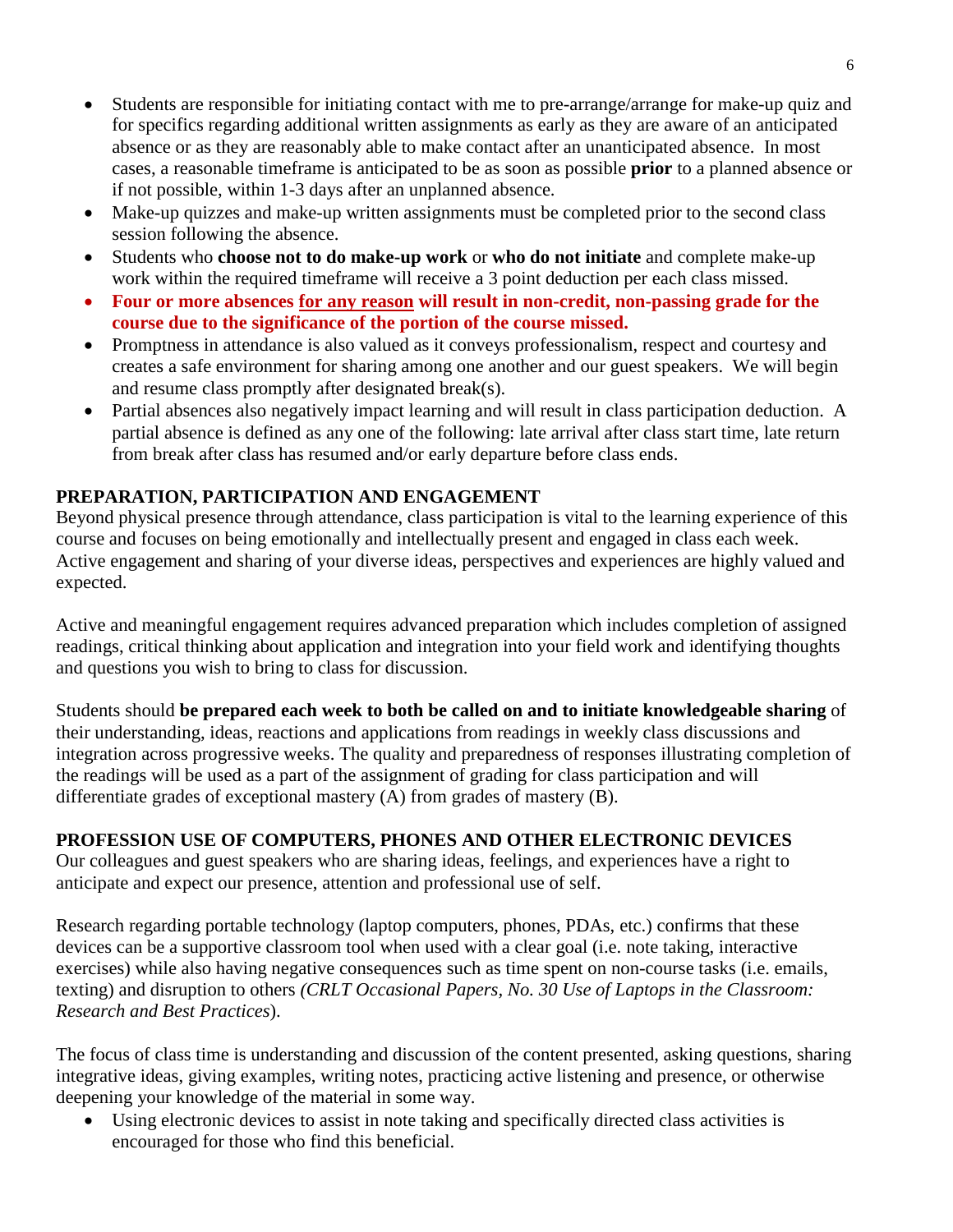- Checking email, texting, searching the net for non-class related activities, reading non-class materials, etc. equate to talking/interrupting while someone else is talking and are not acceptable during class.
- Students who feel they must monitor email and texts are asked to do so during breaks and/or to leave the room to do so.
- Use of non-class related computer/phone/electronic devices/reading materials will be considered as the equivalent of being absent from class and will impact attendance and class participation grades with associated automatic deductions.

### **ASSIGNMENTS**

Assignments are designed to use a variety of evaluation methods including written papers, class room activities and discussions and in-class activities to allow opportunities to address strengths and preferences of diverse individual students. The goal of the course assignments is to promote integration and meaning of the material and competency in services provided to clients. You are empowered to self-direct your learning and assignments with some opportunities to choose areas of interest in some assignments.

**You are responsible for reading the syllabus and assignment instructions and class information is posted on Canvas.** The instructor reserves the right to make changes to the syllabus as appropriate and will communicate any changes to students in as timely a manner as possible.

Paper copies of written assignments are to be submitted at the beginning of the class on the date due with **all pages stapled together including relevant additional materials as assigned**. If you are unable to submit written assignments, please make other arrangements to get a paper copy of your paper to class or to my SSW mailbox by the assignment due date and time. **Emailed assignments will not be accepted.** 

# **LATE COMPLETION OF ASSIGNMENTS**

Meeting deadlines, planning ahead and timeliness in completing tasks are all important parts of professional behavior and competencies. Fairness goals guide consistent application of expectations for all students. Therefore, late assignments will not be accepted without deduction unless the circumstances are both rare and compelling (i.e. hospitalization, death in the family). Commonly occurring life experiences (i.e. multiple demands/busy schedule, traveling, computer problems) are NOT considered grounds for exceptions for late assignments.

# **ASSIGNMENT DESCRIPTIONS AND RUBRICS**

Written assignment descriptions and grading rubrics have been provided to clearly explain assignment expectations and point values. Please review these prior to completing and submitting your assignments to help you meet assignment criteria.

# **WRITING SKILLS**

Written skills are essential to effective social work practice. As professionals we will be continually assessed and evaluated on our ability to express ideas clearly and professionally on behalf of our clients, our organizations, our profession and ourselves. Graduate level writing skills will be expected in this course including appropriate grammar, in-text citations, references, organization of thought, clarity of expression and creativity in your writing. For personal assistance with writing, contact the School of Social Work, Office of Student Services, or the University of Michigan's Sweetland Writing Center, 1139 Angell Hall, (734) 764-0429; http://www.lsa.umich.edu/sweetland/

All papers must be typewritten and double-spaced using a 12-point font and one inch margins.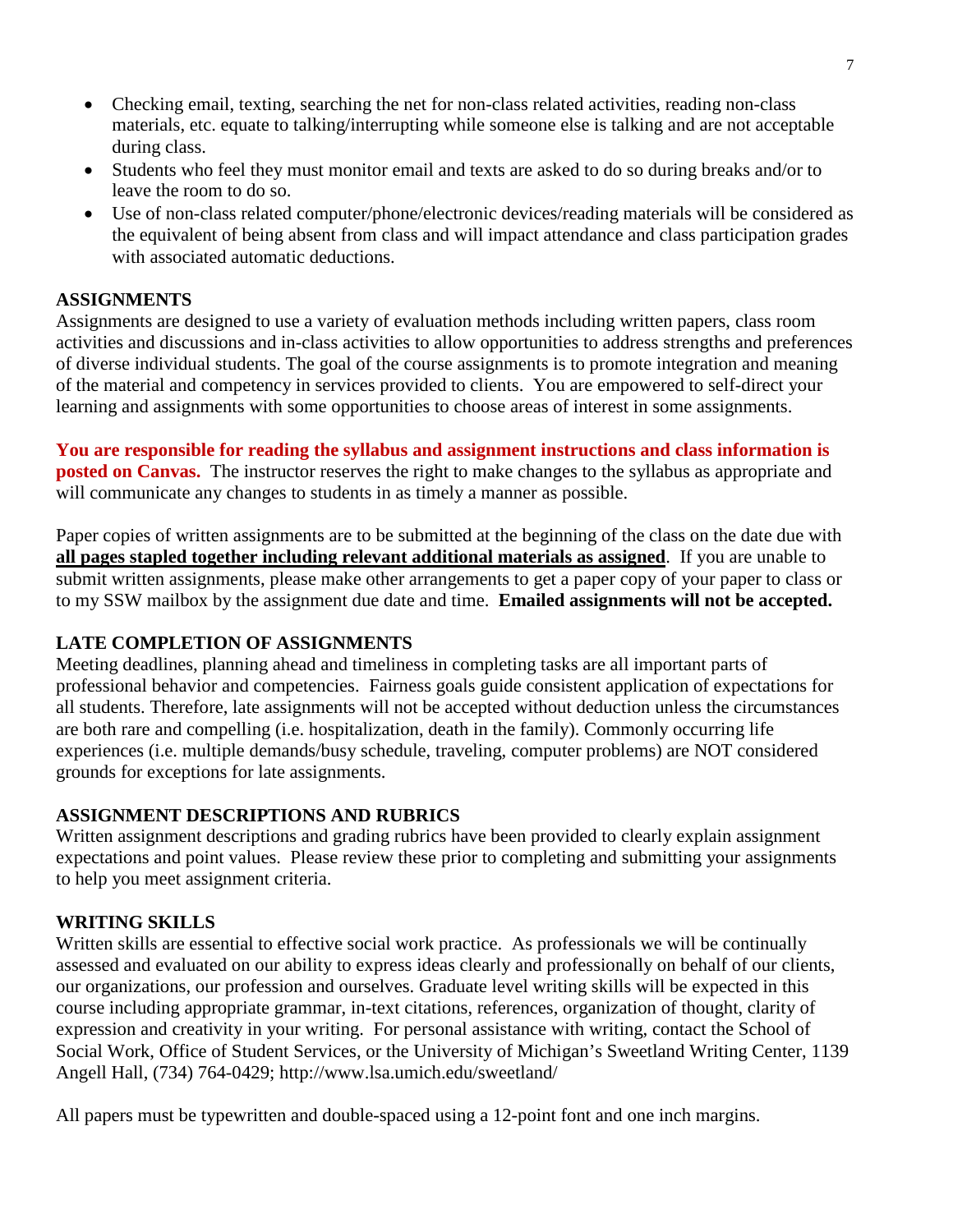**APA format** is the definitive source for standardized writing in the behavioral and social sciences and is required for assignments requiring referencing. Use APA style for your papers, including proper headings and citations. See Publication Manual of the American Psychological Association. Sixth edition.

Please refer to the APA Style manual in various UM libraries or the following sites: http://www.apastyle.org/ http://www.apastyle.org/learn/tutorials/brief-guide.aspx http://owl.english.purdue.edu/owl/resource/560/01/ Referencing internet sources: http://www.apastyle.org/elecref.html

Key components of APA format to be used in written papers include:

- Title page with running head
- Double spaced 12 font with 1 inch margins
- Number pages except for title page in upper right corner
- Indent 5 spaces for first line of every paragraph
- Sources must be cited in the text of the paper
- Reference page with all sources at the conclusion of the paper
- All direct quotes must be referenced with source and page number

### **REQUIRED READING**

Readings are considered a foundation of the course and you will be expected to know the content of the readings and to incorporate this knowledge into your assignments. It is expected that assigned readings posted for each week will be completed prior to each class to enhance discussion and interaction. Grades of A will require completion of all assigned readings. SCANNING the readings does not meet the definition of completion of the readings.

### **ADDITIONAL READINGS**

The amount of required text reading has been designed to provide you with a basic foundation while giving you freedom to individualize supplemental readings. You are expected and encouraged to do literature searches and additional reading to meet some assignments and to pursue areas of interest. You must use scholarly literature to support your presentation of material. You need to use multiple sources and synthesize them. Do not rely on direct quotations from your sources; instead summarize them in your own words. Additional relevant handouts will also be distributed in class for reading and additional reference materials specific to class topics may be discussed throughout the term.

#### **SOME RELEVANT JOURNALS**

Social Work in Health Care **Ethnicity** and Health Health and Social Work Social Science and Medicine Social Work in Public Health Journal of Health and Social Behavior American Journal of Epidemiology **American Journal of Public Health** Ethnicity and Disease Health Education and Behavior Health Psychology Journal of Adolescent Health Journal of Aging and Health Journal of Gerontology Journal of Health for the Poor and Underserved Journal of the American Medical Association Journal of the National Medical Association Journal of Psychosocial Oncology New England Journal of Medicine Pediatrics Women and Health Social Work in Public Health Social Work in Mental Health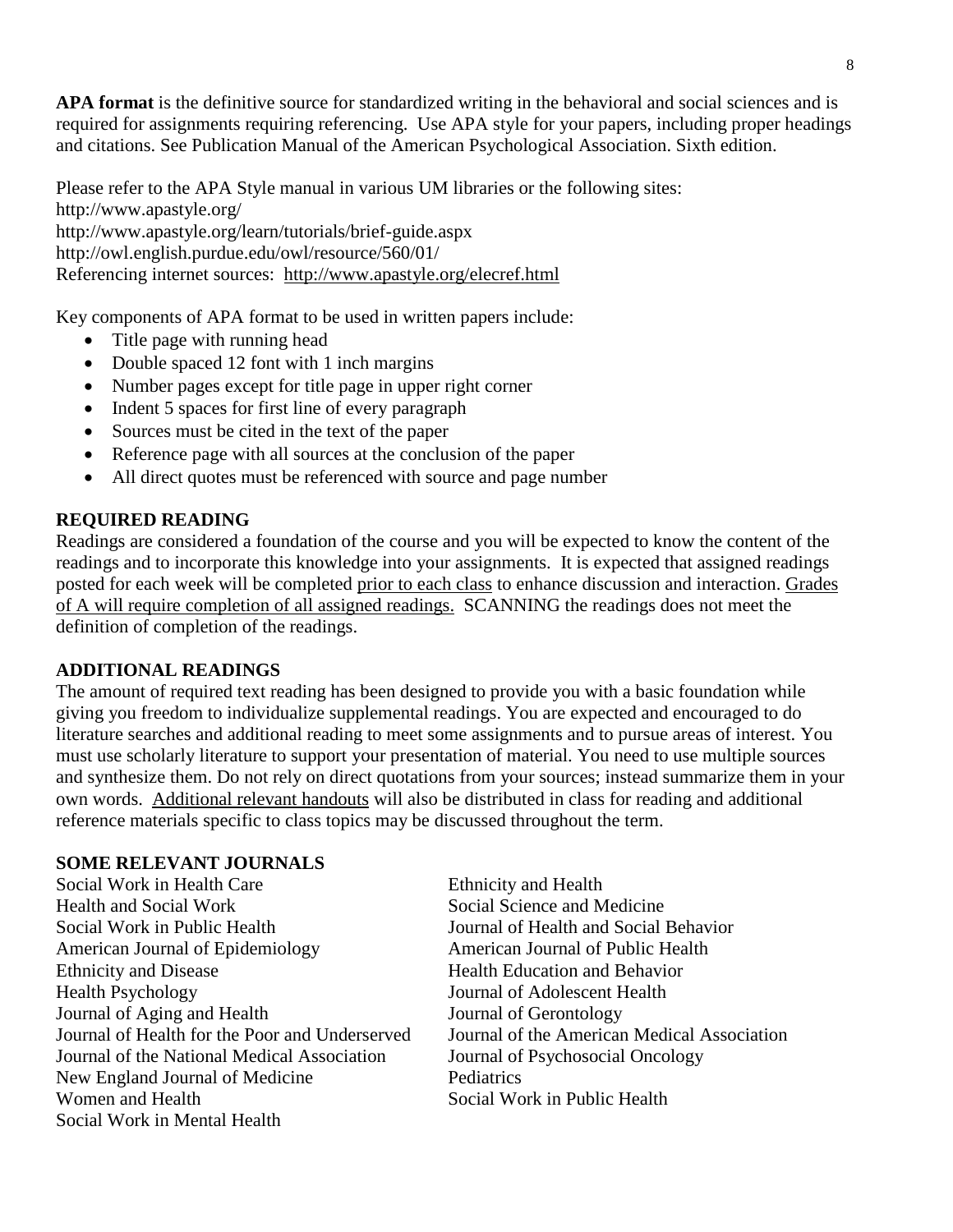#### **REQUIRED COURSE TEXTS AND ARTICLES:**

Gehlert S. & Browne, T. (2012). *Handbook of health social work* (Second Edition). Hoboken: John Wiley and Sons.

Curtis, R. & Christian, E. (2012). Integrated care: Applying theory to practice. New York: Taylor & Francis.

#### **Supplemental Reading (On-line)**

Woolf, S. & Aron, L. (Eds.) (2013). U. S. Health in International Perspective: Shorter lives, poorer health. New York: National Academies Press. <http://www.nap.edu/download/13497>

#### **Additional readings resources are available on the course Canvas site.**

#### **Useful Websites:**

National Center for Health Statistics. Health, United States, 2010: With Special Feature on Death and Dying. Hyattsville, Maryland. 2011.<http://www.cdc.gov/nchs/hus.htm>

2012 Statistical Abstracts. Available:<http://www.census.gov/compendia/statab/>

National Library of Medicine, Medline Plus Health Information <http://medlineplus.gov/>

Women's Health USA, 2012 <http://www.mchb.hrsa.gov/whusa12/index.html>

Office of Women's Health, Quick Health Data Online, DHHS http://www.healthstatus2010.com/owh/index.html

National Women's Health Information Center, DHHS <http://www.4woman.gov/>

CDC Women's Health <http://www.cdc.gov/Women/>

CDC Lesbian/ Bisexual Health <http://www.cdc.gov/lgbthealth/women.htm>

CDC Men's Health <http://www.cdc.gov/men/>

CDC Gay and Bisexual Men's Health <http://www.cdc.gov/msmhealth/>

CDC LBGT Health <http://www.cdc.gov/lgbthealth/about.htm>

FDA Women's Health Website <http://www.fda.gov/womens/default.htm>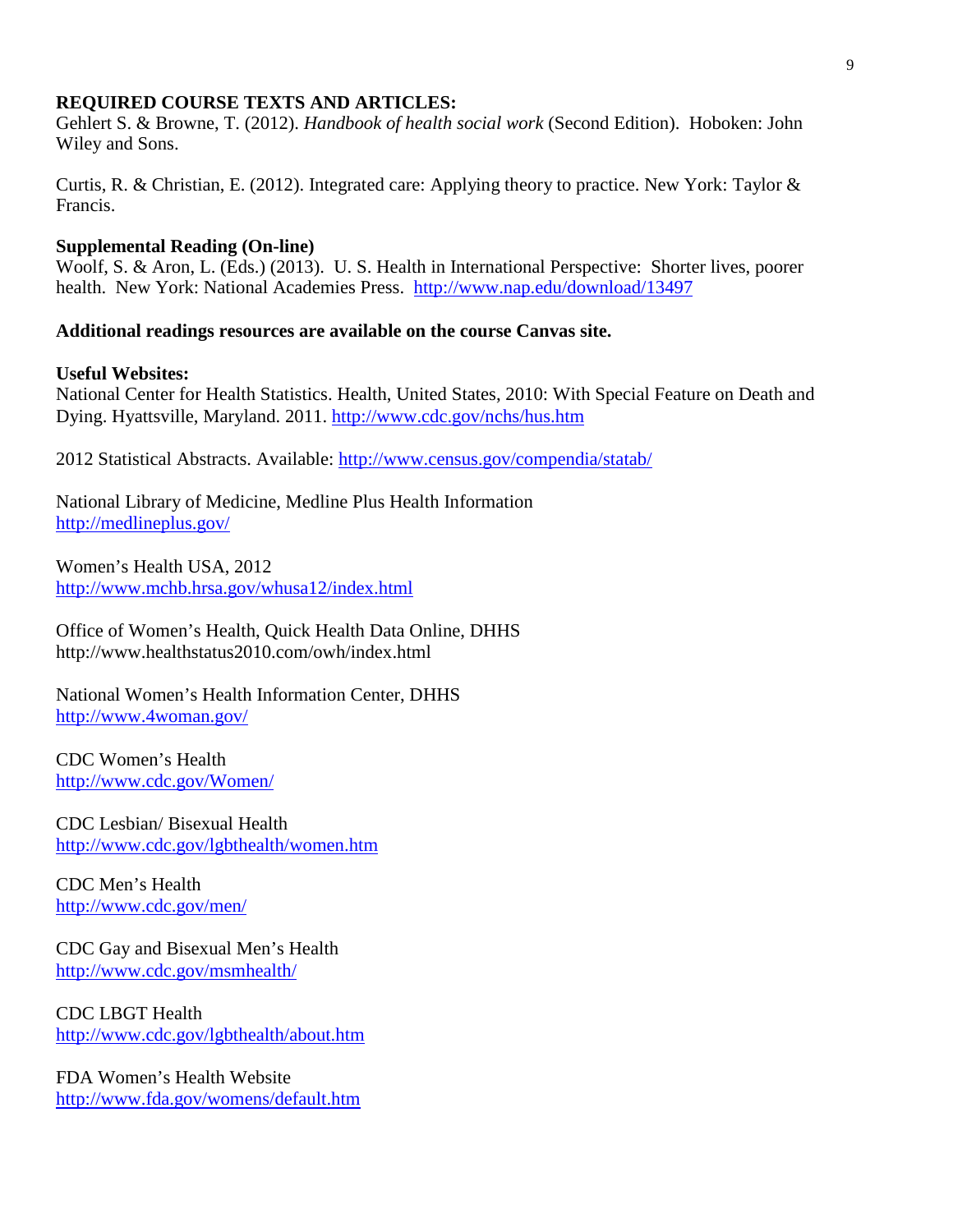# **GRADING**

**Grades are the outcome of student efforts and demonstration of competency.** *They are "earned" not "given.*" While this course has been designed to provide information and learning experiences, what you ultimately gain will largely depend on your use-of-self, your engagement in the class and your commitment to take responsibility for your individual learning.

**Academic standards matter to our clients** and the responsibilities with which we are entrusted in our work with and on behalf of them. Graduate school standards anticipate that for every credit hour spent in the classroom, students will spend 2-3 hours outside of the class room to complete readings and assignments at a level of mastery (i.e. 6-9 hours for a 3 credit course).

Final Grades will be based on individual personal performance and demonstration of course competencies and expectations including the quality of the work, demonstration of reading and ability to apply concepts. The total accumulation of points earned reflect competencies demonstrated in the context of one's normal life challenges regarding time, obligations, multiple demands and the choices each student makes. When considering an individual assignment grade, i.e. 9 out of 10 points earned, think of the score as points earned rather than a percentage. For example, a 9 out of 10 is not a 90% overall course grade. It is 9 out of 10 points earned by demonstrating course competencies and one point unearned out of the total 100 points possible.

Students who feel that after feedback, they would like to redo a written assignment for re-submission and consideration of additional earned points should notify me promptly and may submit a revision **within one week** after the paper was returned. The original paper and the revised paper with changes clearly highlighted should be submitted.

Final letter grades are defined by the School of Social Work as follows:

| A grades        | Earned for <b>exceptional individual performance and superior mastery</b> of the material.    |
|-----------------|-----------------------------------------------------------------------------------------------|
|                 | The use of $A+ (100)$ , A (95-99), and A-(90-94) should distinguish the degree of             |
|                 | superiority.                                                                                  |
| <b>B</b> grades | Earned for students who demonstrate mastery of the material.                                  |
|                 | $B+$ (87-89) indicates performance just above the mastery level but not in an exceptional     |
|                 | manner. B (84-86) indicates mastery and B- (80-83) indicate just below the mastery level.     |
| C grades        | Mastery of the material is <b>limited</b> .                                                   |
|                 | C- is the lowest grade which carries credit. $C + (77-79)$ , C (74-76) and C- (70-73).        |
| D grades        | Indicate deficiency and carry no credit. (below 70)                                           |
| E grades        | Indicate failure and carry no credit.                                                         |
| I grades        | Incomplete grades can be given in <b>rare situations</b> in which significant unforeseen,     |
|                 | extraordinary and compelling reasons prevent completion of work AND there is a                |
|                 | definite plan and date for completion pre-approved by the instructor.                         |
|                 | • If more than one-third of the required course work is incomplete and/or 3 or more classes   |
|                 | are missed, an incomplete grade will not be given & credit for the course is not possible.    |
|                 | • In fairness to all students, incomplete grades will not be given based on requests for time |
|                 | extensions to complete assignments without a compelling reason and sufficient                 |
|                 | justification provided beyond common life experiences of having limited time or               |
|                 | multiple class deadlines.                                                                     |
|                 | • Students are responsible for initiating advanced contact with the instructor to request an  |
|                 | incomplete grade and to establish a plan for completion. If no contact has been initiated     |
|                 | by the student with the instructor regarding incomplete work and/or no plan has been          |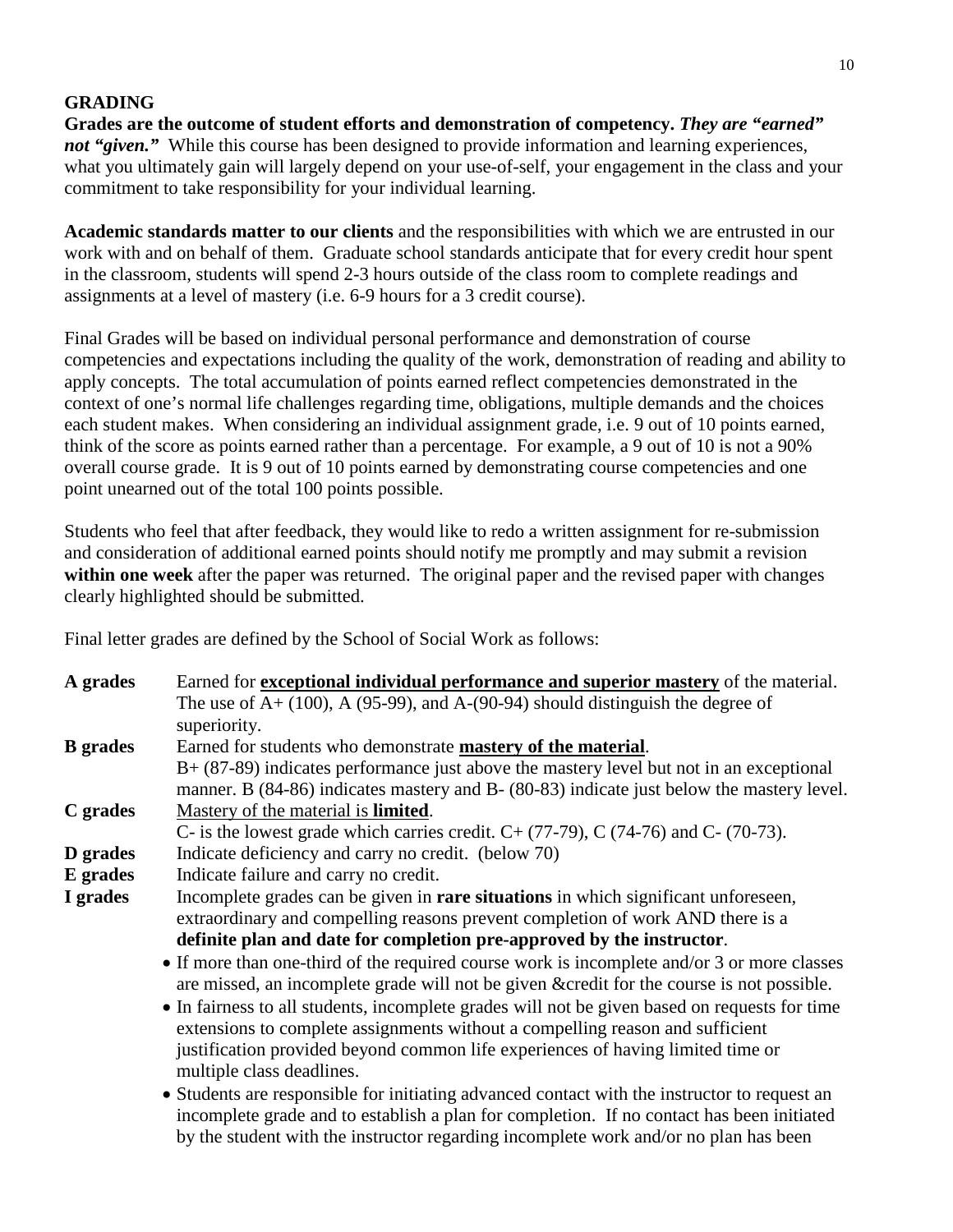established to complete work by the last day of class, a grade will be given based on the completed work submitted thus far. This may potentially result in a grade which carries no credit.

### **WRITTEN ASSIGNMENTS and CLASS PARTICIPATION**

#### **1. Application Activities Assignments 17 points total**

These two activity assignments focus on application of the course concepts in a practical way. They will involve in-class discussion, analysis and demonstration of your understanding of course readings and concepts.

- **2. "Anatomy" of a Chronic Illness Paper 45 points Total** This paper will be done over the course of the semester in three distinct parts. This will provide you with an opportunity to apply course concepts in an incremental format leading to a holistic view of the "anatomy" of an illness.
- **3. Self-Selected Articles of Interest and Written Summary and Class Discussion 18 points total** You will have the opportunity to choose 3 articles of your own interest in relevant course topic areas.
- **4. Social Work Role and Values Articulation Paper 10 points** This final assignment is designed to help prepare you for articulating your role and your values in your integrated health social work practice.
- **5. Class Participation, Class Attendance, Engagement & Professional Use Self 10 points** Class attendance, participation and professional use of self are core behaviors that are highly valued in this class and are a part of the learning experience which has relevant application to future professional practice. As social workers and other helping professionals, it is important to be able to speak out to advocate for clients and to address issues as a silent worker can have limited impact.

Class participation involves sharing and discussing class concepts and their application to our work. Participation is not simply talking and sharing your opinions. **Each week come prepared to discuss**, understanding and application of what you have read, concepts from the class that apply to your field placement, what you notice in the world regarding health care topics related to class. The quality of participation is important and effectively comes from reading the assigned texts, analyzing theories and concepts and then noticing how to apply them to working with clients and organizations. **Expectations are further defined in a separate Profession Use- of-Self document and a Class Participation Self-Evaluation Rubric posted document.**

# **More detailed assignment descriptions, requirements and guidelines are available in Canvas**.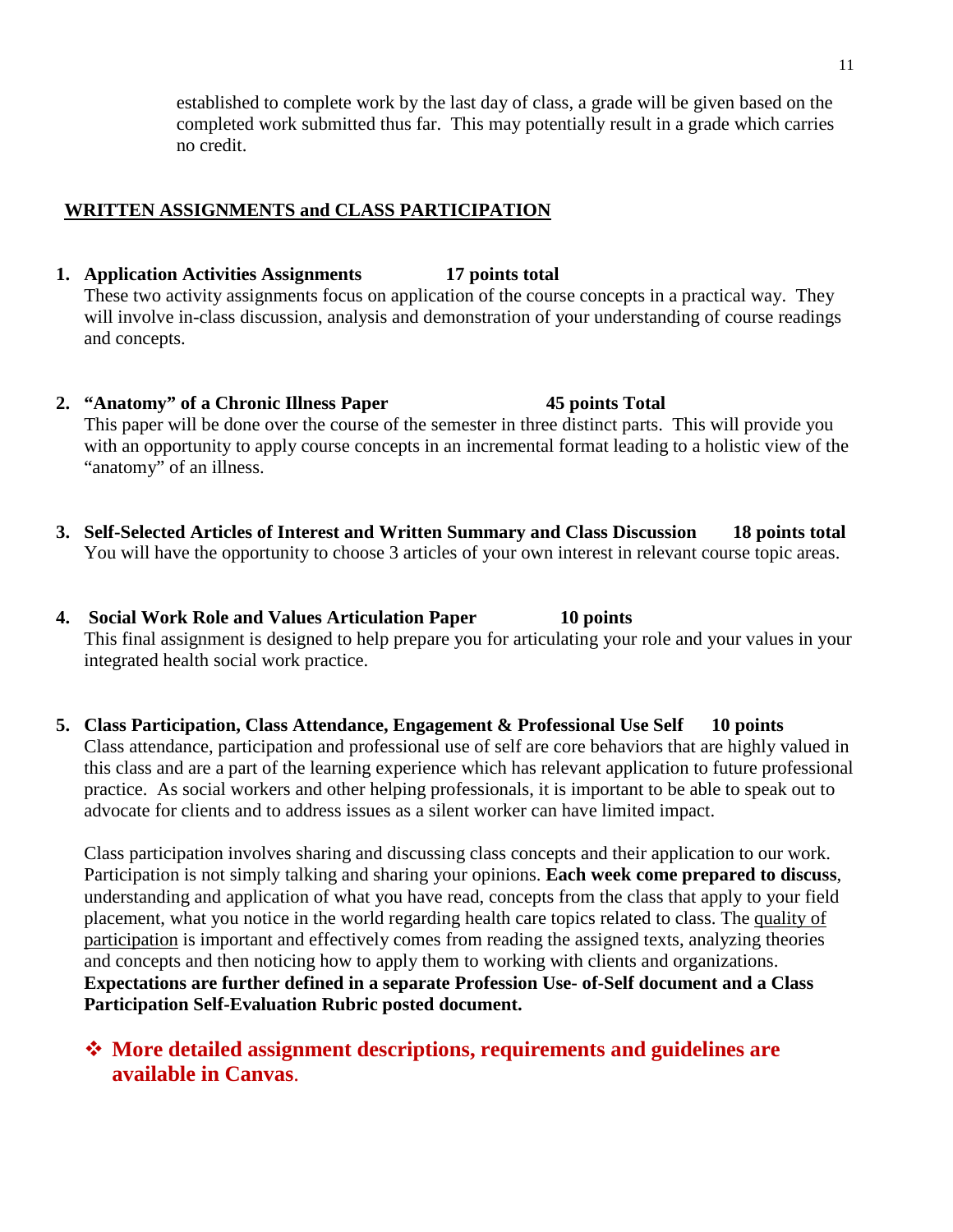#### **Course Outline and Assigned Readings R= Required Readings**

| Sept. 8 | Course Overview                           |
|---------|-------------------------------------------|
| #1      | Introduction to Integrated Health Care    |
|         | Social Work Roles in Health Care Settings |

*Required Readings:*

- **Curtis & Christian: Chapter 1 (R)**
- **Gehlert & Browne: Chapter 1 (R)**
- Craig, S., Frankford, R., Allan, K., Williams, C., Schwartz, C., Yaworski, A., Janz, G., Malek-Saniee, S. (2016). Self-reported patient psychosocial needs in integrated primary health care: A role for social work in interdisciplinary teams. *Social Work in Health Care, 55*(1). doi:10.1080/00981389.2015.1085483
- Summergrad, P. & Kathol, R. (2014). Integrated Care in Psychiatry: Redefining the role of mental health professionals in the medical setting. Chapter 1: A vision of integrated psychiatric and medical care for 2023. New York: Springer.
- Theodoridou, A., Hengartner, M. P., Gairing, S. K., Jäger, M., Ketteler, D., Kawohl, W., Lauber, C., & Rössler, W. (2015). Evaluation of a New Person-Centered Integrated Care Model in Psychiatry. *Psychiatric Quarterly, 86*(2), 153-168.

**Sept. 15 S**ocial Epidemiology/Social Determinants of Health #2 Social and Environmental Interaction Health Indicators and Risk Factors; Distribution of Health and Illness

- **Gehlert & Browne: Chapters 4 and 7 (R)**
- Woolf & Aron Chapters 3, 4, and 7
- Bowen, R. & Walton, Q. (2015). Disparities and the social determinants of mental health and addictions: Opportunities of a multifaceted social work response. *Health and Social Work, 40*(3), 59-64.
- Braverman, P., Egerter, S., & Williams, D. (2010). The social determinants of health: Coming of age. *Annual Review of Public Health, 32*, 381-398.
- Philip, D. & Reisch, M. (2015). Rethinking social work's interpretation of "environmental justice": From local to global. *Social Work Education, 34*(5). 471-483.
- Wolbring, G. (2011). People with disabilities and social determinants of health discourses. *Canadian Journal of Public Health, 102(4)*, 317-19.
- Pamela Jackson, David R. Williams (2006). The intersection of race, gender, and SES. Chapter 5 in *Gender, Race, Class, and Health: Intersectional Approaches*. San Francisco: Jossey-Bass.
- Gass, E. & Bezold, M. P. (2013). Generation Y, shifting funding structures, and health care reform: Reconceiving the public health paradigm through social work. *Social Work in Public Health, 28*(7), 685-693. doi:10.1080/19371918.2011.619460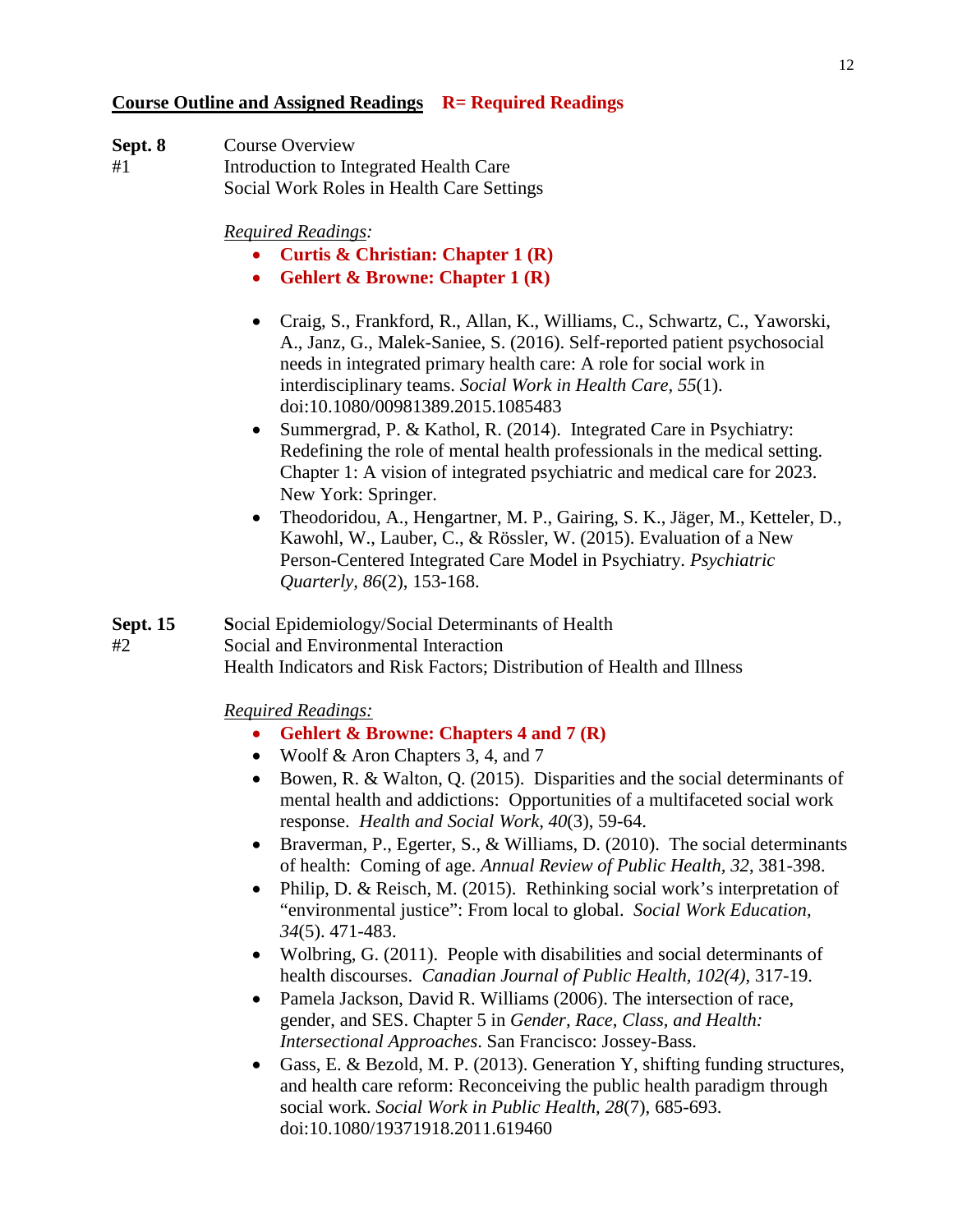### **Sept. 22 Article of Choice #1 Written Summary Due**

 **#3** Implicit Bias in Health Care

### *Required Readings:*

- **Article of Choice #1 in area of interest relevant to this week's topic (R)**
- **Zestcott, C., Blair, I., & Stone, J. (2016). Examining, the presence, consequences and reduction of implicit bias in health care: A narrative review. Group Process & Intergroup Relations, 19(4), 528-542. (R)**
- [Hall, W.,](http://search.proquest.com.proxy.lib.umich.edu/indexinglinkhandler/sng/au/Hall,+William+J/$N?accountid=14667) [Chapman, M.,](http://search.proquest.com.proxy.lib.umich.edu/indexinglinkhandler/sng/au/Chapman,+Mimi+V/$N?accountid=14667) [Lee, K.,](http://search.proquest.com.proxy.lib.umich.edu/indexinglinkhandler/sng/au/Lee,+Kent+M/$N?accountid=14667) [Merino, Y.](http://search.proquest.com.proxy.lib.umich.edu/indexinglinkhandler/sng/au/Merino,+Yesenia+M/$N?accountid=14667), [Thomas, T.,;](http://search.proquest.com.proxy.lib.umich.edu/indexinglinkhandler/sng/au/Thomas,+Tainayah+W/$N?accountid=14667) et al (2015). Implicit racial/ethnic bias among health care professionals and its influence on health care outcomes: A systematic review. *[American Journal of Public](http://search.proquest.com.proxy.lib.umich.edu/pubidlinkhandler/sng/pubtitle/American+Journal+of+Public+Health/$N/41804/PrintViewFile/1733897452/$B/C5832BDEEBEB4508PQ/1?accountid=14667)  [Health](http://search.proquest.com.proxy.lib.umich.edu/pubidlinkhandler/sng/pubtitle/American+Journal+of+Public+Health/$N/41804/PrintViewFile/1733897452/$B/C5832BDEEBEB4508PQ/1?accountid=14667)* [105\(12\),](http://search.proquest.com.proxy.lib.umich.edu/indexingvolumeissuelinkhandler/41804/American+Journal+of+Public+Health/02015Y12Y01$23Dec+2015$3b++Vol.+105+$2812$29/105/12?accountid=14667) 60-76.
- Blair, I., Steiner, J., & Havranek, E. (2011). Unconscious (Implicit) bias and health disparities: Where do we do from here? *The Permanente Journal, 15*(2), 71-78.
- Chapman, E., Kaatz, A., & Carnes, M. (2013). Physicians and implicit bias: doctors may unwittingly perpetuate health care disparities. *Journal of General Internal Medicine*, *28*(11). 1504-1510.
- Cooper, L., Roter, D., Carson, K., Beach, M., Sabin, J., Greenwald, A. & Invi, T. (2012). The association of clinicians' implicit attitudes about race with medical visit communication and patient ratings of interpersonal care. *American Journal of Public Health, 102*(5), 979-987. Malat, J. & Hamilton, M. A. (2015). Preference for same-race health care providers and perceptions of interpersonal discrimination in health care. *Journal of Health and Social Behavior, 47*(2), 173-187.
- Henderson, C., Noblett, J., Parke, H., Clement, S., Coggrey, A., Gale-Grant, O., Schulze, B., Druss, B. & Thornicroft, G. (2014). Mental health related stigma in health care and mental health-care settings. *The Lancet Psychiatry, 1*(6), 467-482.
- Poteat, T., German, D. & Kerrigan, D. (2013). Managing uncertainty: A grounded theory of stigma in transgender health care encounters. *Social Science & Medicine, 84*, 22-29. [http://s3.amazonaws.com/academia.edu.documents/44741765/Managing\\_uncertainty\\_A\\_gr](http://s3.amazonaws.com/academia.edu.documents/44741765/Managing_uncertainty_A_grounded_theory_o20160414-5603-1j50dfd.pdf?AWSAccessKeyId=AKIAJ56TQJRTWSMTNPEA&Expires=1472763862&Signature=W3whCBfONMZEQqyheWDAsEJiiNo%3D&response-content-disposition=inline%3B%20filename%3DManaging_uncertainty_A_grounded_theory_o.pdf) ounded theory  $o20160414-5603-$ [1j50dfd.pdf?AWSAccessKeyId=AKIAJ56TQJRTWSMTNPEA&Expires=1472763862&Si](http://s3.amazonaws.com/academia.edu.documents/44741765/Managing_uncertainty_A_grounded_theory_o20160414-5603-1j50dfd.pdf?AWSAccessKeyId=AKIAJ56TQJRTWSMTNPEA&Expires=1472763862&Signature=W3whCBfONMZEQqyheWDAsEJiiNo%3D&response-content-disposition=inline%3B%20filename%3DManaging_uncertainty_A_grounded_theory_o.pdf) [gnature=W3whCBfONMZEQqyheWDAsEJiiNo%3D&response-content](http://s3.amazonaws.com/academia.edu.documents/44741765/Managing_uncertainty_A_grounded_theory_o20160414-5603-1j50dfd.pdf?AWSAccessKeyId=AKIAJ56TQJRTWSMTNPEA&Expires=1472763862&Signature=W3whCBfONMZEQqyheWDAsEJiiNo%3D&response-content-disposition=inline%3B%20filename%3DManaging_uncertainty_A_grounded_theory_o.pdf)[disposition=inline%3B%20filename%3DManaging\\_uncertainty\\_A\\_grounded\\_theory\\_o.pdf](http://s3.amazonaws.com/academia.edu.documents/44741765/Managing_uncertainty_A_grounded_theory_o20160414-5603-1j50dfd.pdf?AWSAccessKeyId=AKIAJ56TQJRTWSMTNPEA&Expires=1472763862&Signature=W3whCBfONMZEQqyheWDAsEJiiNo%3D&response-content-disposition=inline%3B%20filename%3DManaging_uncertainty_A_grounded_theory_o.pdf)

# **Sept. 29 Application of Change Theory Activity Due**

#4 Theories, Perspectives and Practice Models in Integrated Health Care Definitions of Health and Responsibility Change and Health Care Behaviors

- **Gehlert & Browne: Chapter 6 (R)**
- **Minkler, M. (1999). Personal responsibility for health? A review of the arguments and the evidence at century's end.** *Health Education & Behavior 26* **(1), 121-140. (R)**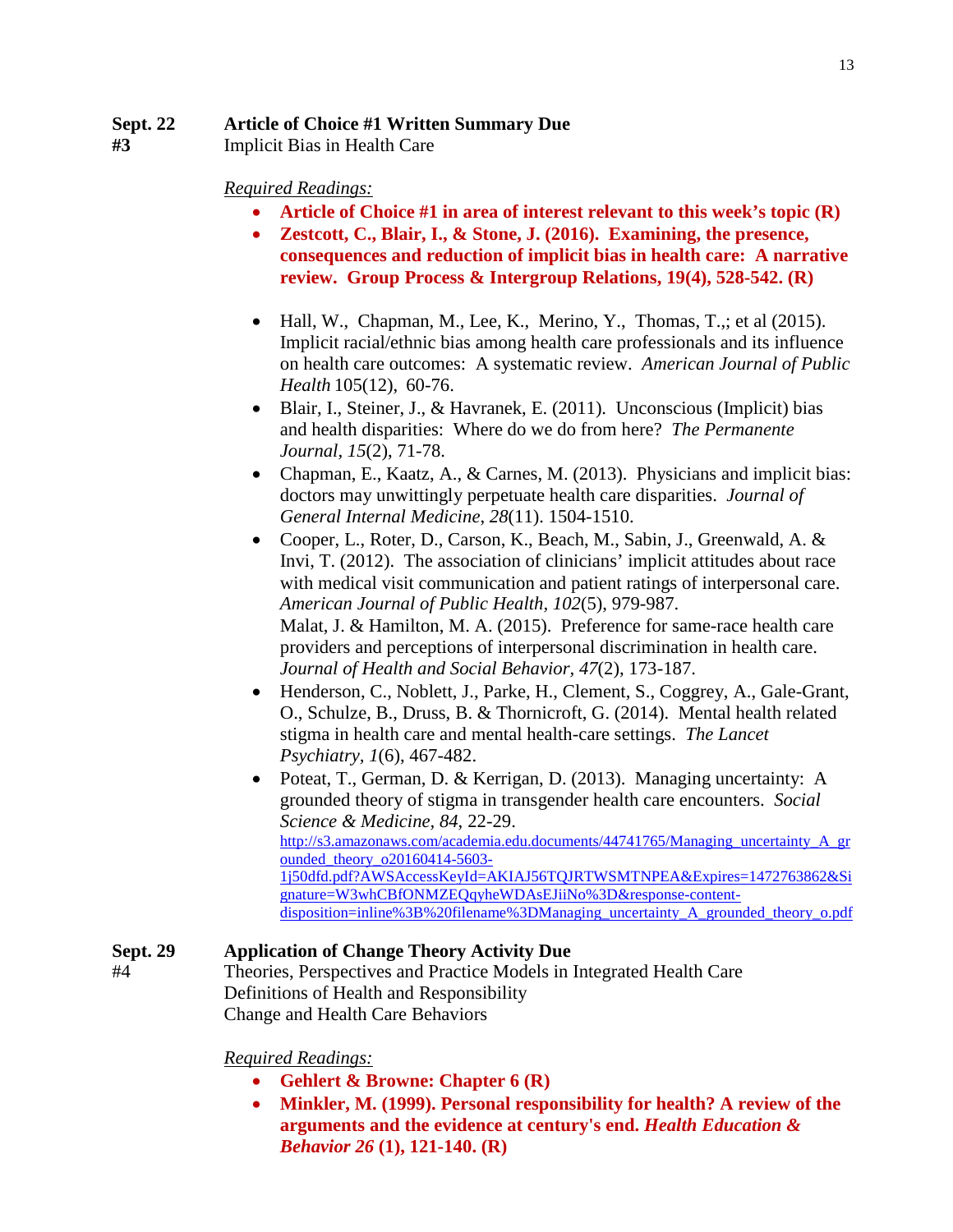- Woolf & Aron Chapter 5
- Prochaska, J. O., DiClemente, C. C., & Norcross, J. C. (1992). In search of how people change: Applications to addictive behaviors. *American Psychologist, 47*, 1102-1114.
- Zittel, K.M.; Lawrence, S. & Wodarski, J.S. (2002). Biopsychosocial model of health and healing: Implications for health social work practice. *Journal of Human Behavior in the Social Environment, 5(1):* 19-33. <https://www.centerforebp.case.edu/client-files/pdf/iddtposter.pdf>
- U. S. Department of Health and Human Services Substance Abuse and Mental Health Service Administration: Enhancing motivational change in substance abuse treatment. <https://store.samhsa.gov/shin/content/SMA13-4212/SMA13-4212.pdf>

# **Oct. 6 Part 1 Anatomy of Illness Paper Due**

#5 Social, Cultural, Spiritual Meanings of Illness and Wellness Family World View Narratives

# Required Readings:

- **Gehlert & Browne: Chapters 11, 12 and 13 (R)**
- Park, C. L. (2007). Religiousness/spirituality and health: A meaning systems perspective. *Journal of Behavioral Medicine, 30*(4), 319-328.
- Conrad, P. & Barker, K. (2010). The social construction of illness: Key insights and policy implications. *Journal of Health and Social Behavior, 51*(S), S67-S79.

# **Oct. 13 Article of Choice #2 Written Summary Due**

#6 Common Chronic Diseases/Conditions: Heart Disease, Cancer, Diabetes, HIV, Obesity Morbidity and Mortality; Quality of Life Considerations Pain Management and Palliative Care

- **Article of Choice #2 in area of interest relevant to this week's topic**
- **Gehlert & Browne: Chapter 20 and 22 (R)**
- Woolf and Aron: Chapter 2
- Lawrence, S., Hazlett, R., and Hightower, P. (2010). Understanding and acting on the growing childhood and adolescent weight crisis: A role for social work. *Health & Social Work*, *35*(2): 147-153.
- Pappas, C., Ai, A., & Dietrick, B. (2015). Addressing childhood obesity using a multidisciplinary approach with social workers. *Health & Social Work, 40*(2), 151-154. doi:10.1093/hsw/hlv011
- Geroninus, A. et al (2006). "Weathering" and age patterns of allostatic load scores among blacks and whites in the United States. *American Journal of Public Health, 96*(5), 826-833.
- Thoits, R. (2010). Stress and health: Major findings and policy implications. *Journal of Health and Social Behavior*. *51S*, S41-S53.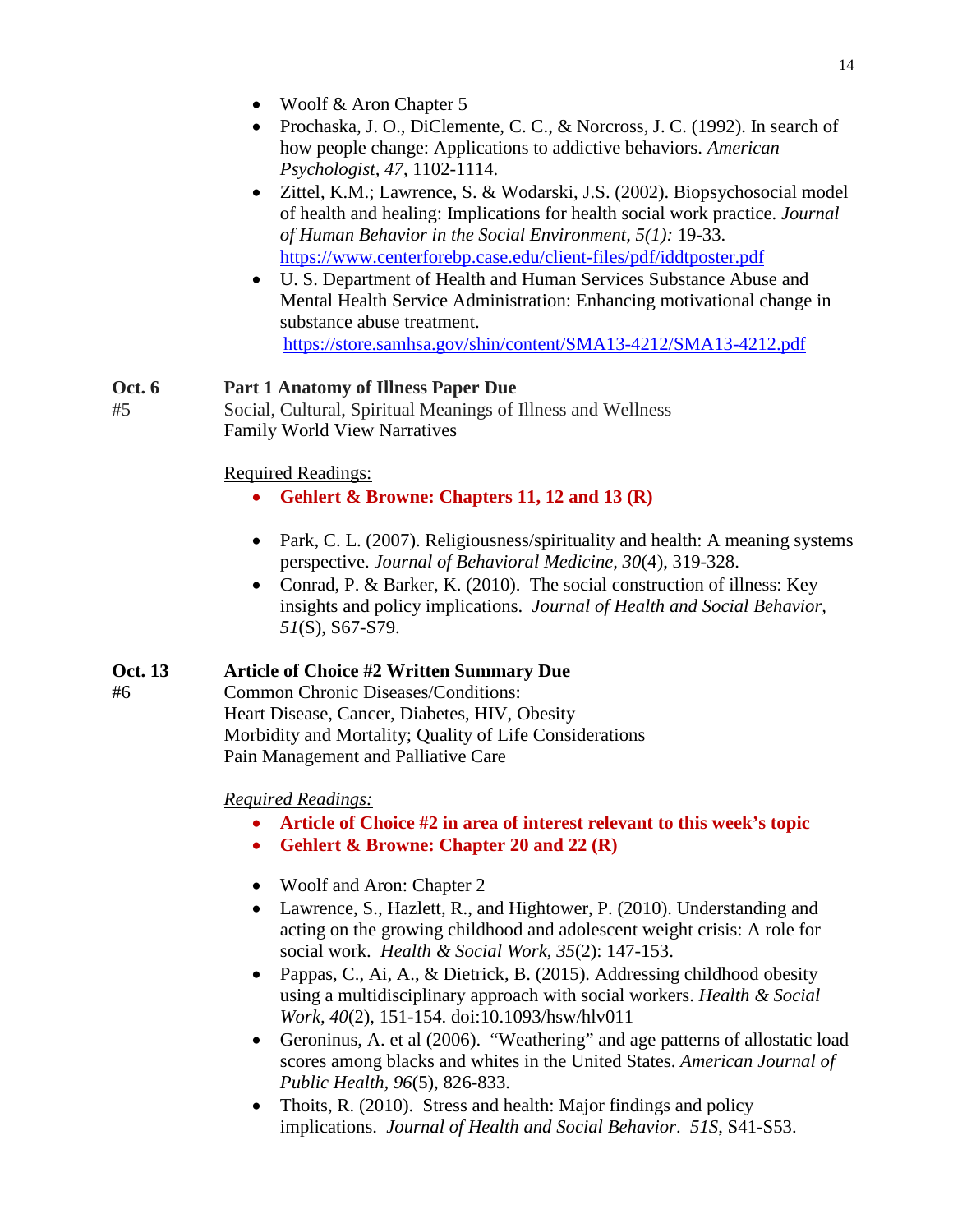• Gouin, J., Glaser, R., et al (2012). Chronic stress, daily stressors and circulating inflammatory markers. *Health Psychology, 31*, 264-268.

### **Oct. 20 INVITED INTEGRATED HEALTH GUESTS**

#7 Current Status of Health Care in U. S. Disparities, Unequal Access Policy Considerations

- **Gehlert & Browne: Chapter 5 (R)**
- **Browne, T., Pitner, R. & Freedman, D. (2013). When identifying health disparities as a problem is a problem: Pedagogical strategies for examining racialized contexts.** *Journal of Prevention and Intervention in the Community***,** *41***, 220-230. (R)**
- Woolf & Aron Chapters 4 and 8
- Corrigan, P., Pickett, S., Batia, K. & Michaels, P. (2014) Peer navigators and integrated care to address ethnic health disparities of people with serious mental illness. *Social Work in Public Health*, *29*:6, 581-593.
- Feagin, J. & Bennefield, Z. (2014). Systemic racism and U.S. health care. *Social Science & Medicine, 103*, 7-14.
- Grant, J., Mottet, L., Tanis, J., Harrison, J., Herman, J., & Keisling, M. (2011). Injustice at Every Turn: A Report of the National Transgender Discrimination Survey. *National Transgender Discrimination Survey*. Washington.
- Krahn, G., Walker, D., Correa-De-Araujo, R. (2015). Persons with disabilities as an unrecognized health disparity population. *American Journal of Public Health, 105*(S52), S198-S206.
- Bhattacharya, G. (2013). Contextualizing disparity reduction in rural health care: A call to action. *Journal of Family Social Work, 16*, 86-100.
- Hartley, D. (2004). Rural health disparities, population health, and rural culture. *American Journal of Public Health, 94*(10), 1675-1678.
- Stroumsa, D. (2014). The state of transgender health care: Policy, law, and medical frameworks. American Journal of Public Health, 104(3), e31e37.
- Department of Health and Human Services Action Plan to Reduce Racial and Ethnic Health Disparities [http://minorityhealth.hhs.gov/npa/files/Plans/HHS/HHS\\_Plan\\_complete.pdf](http://minorityhealth.hhs.gov/npa/files/Plans/HHS/HHS_Plan_complete.pdf)
- The New England Regional Health Equity Council (RHEC) (2016). Health Equity Profile and Call to Action. [https://drive.google.com/a/umich.edu/file/d/0BxNlb\\_\\_OgMsZZDVEN3djN](https://drive.google.com/a/umich.edu/file/d/0BxNlb__OgMsZZDVEN3djNG1Jcnc/view) [G1Jcnc/view](https://drive.google.com/a/umich.edu/file/d/0BxNlb__OgMsZZDVEN3djNG1Jcnc/view)
- Silverstein, J. (March 12, 2033). How racism is bad for our bodies. The Atlantic. [http://www.theatlantic.com/health/archive/2-13/03/how](http://www.theatlantic.com/health/archive/2-13/03/how-racism=is-bad-for-our-bodies/273911/)[racism=is-bad-for-our-bodies/273911/](http://www.theatlantic.com/health/archive/2-13/03/how-racism=is-bad-for-our-bodies/273911/)
- Policy Link(2014). Health Equity: Moving beyond "health disparities." [http://www.policylink.org/sites/default/files/Health%20Equity%20101%20F](http://www.policylink.org/sites/default/files/Health%20Equity%20101%20Final%20May%202014%20AS%20pdf.pdf) [inal%20May%202014%20AS%20pdf.pdf](http://www.policylink.org/sites/default/files/Health%20Equity%20101%20Final%20May%202014%20AS%20pdf.pdf)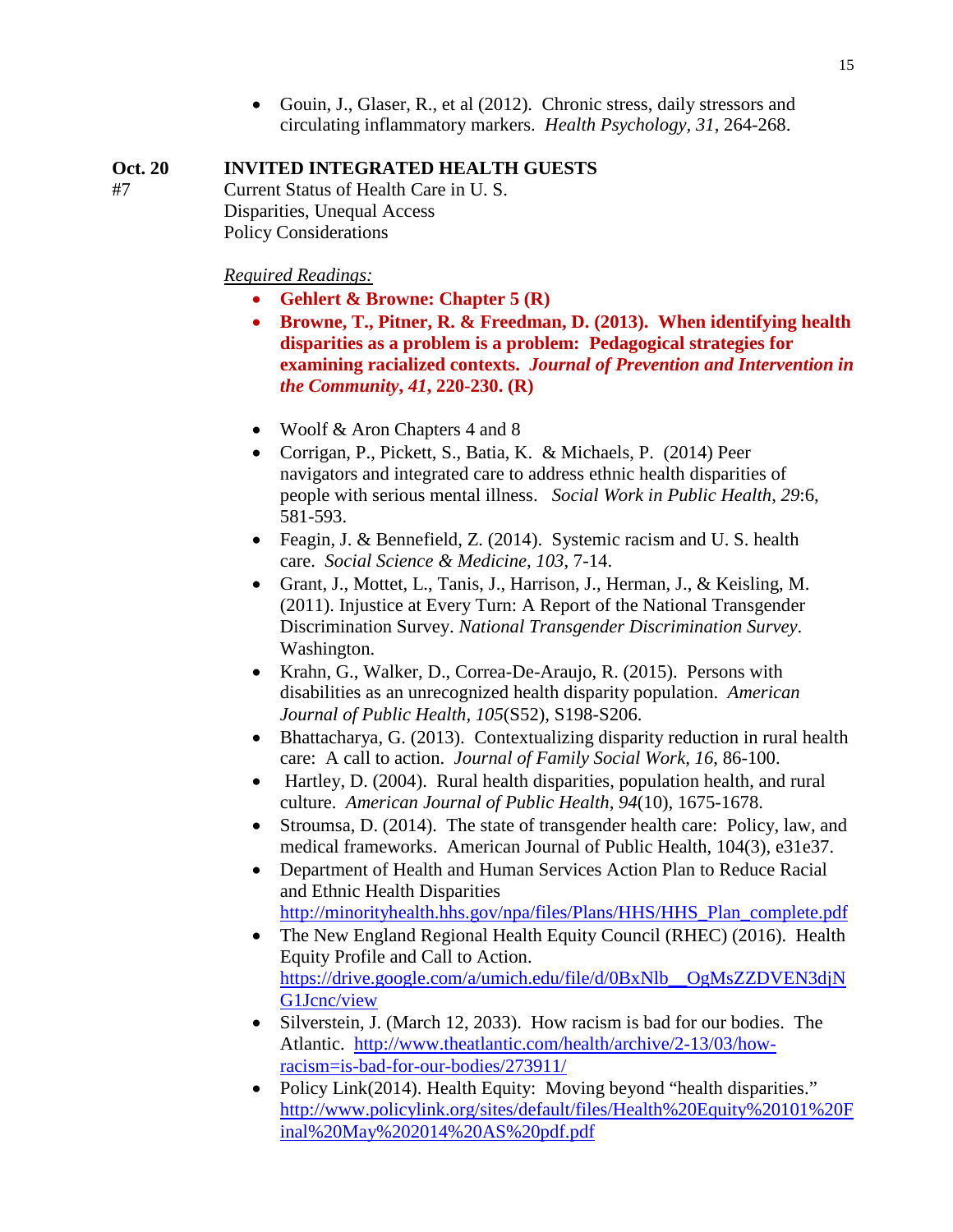• LaVeist, T., Richardson, W. & Richardson, N. (2011). The state of racial inequities in health care. Robert Wood Johnson Foundation. [http://www.rwjfleaders.org/sites/default/files/Scholars%20Forum%20resear](http://www.rwjfleaders.org/sites/default/files/Scholars%20Forum%20research%20paper%20111314b.pdf) [ch%20paper%20111314b.pdf](http://www.rwjfleaders.org/sites/default/files/Scholars%20Forum%20research%20paper%20111314b.pdf)

### **Oct. 27 Article of Choice #3 Written Summary Due**

#8 Health and Diversity Culture, Race, Gender, Age, LGBTQ and Socioeconomic Position

- **Article of Choice #3 In area of interest relevant to this week's topic(R)**
- **Curtis & Christian: Chapter 7 (R)**
- **Gehlert & Browne: Chapter 15(R)**
- Rieker, P. & Bird, C. (2005). Rethinking gender differences in health: Why we need to integrate social and biological perspectives. *Journal of Gerontology*: Series, 60B (Special Issue II), 40-47.
- Achenback, J. & Keating, D. (April 10, 2016). A new divide in American death. Washington Post. [http://www.washingtonpost.com/sf/national/wp/2016/04/10/2016/04/10/a](http://www.washingtonpost.com/sf/national/wp/2016/04/10/2016/04/10/a-new-divide-in-american-death/)[new-divide-in-american-death/](http://www.washingtonpost.com/sf/national/wp/2016/04/10/2016/04/10/a-new-divide-in-american-death/)
- Cadigan, J. & Skinner, D. (2015). Symptoms of depression and their management among low-income African-American and White mothers in the rural South. *Ethnicity & Health*, *20*:3, 293-308.
- Bernstein, L, & Achenbach, J. (November 2, 2015). A group of middle-aged whites in the U. S. is dying at a startling rate. *Health and Science* Washington Post. www.washingtonpost
- Maleku, A. & Aguirre, R. (2014). Culturally competent health care from the immigrant lens: A qualitative interpretive meta-synthesis (QIMS). *Social Work in Public Health*, *29*:6, 561-580.
- Coates, T. (2014). The Case for Reparations. *The Atlantic*, 54-71.
- Williams, D.R. & Collins, C. (2004). Reparations: A viable strategy to address the enigma of African American health. *American Behavioral Scientist, 47(7):* 977-1000.
- Hinze, S., Lin, J. & Andersson, T. (2012). Can we capture the intersections? Older black women, education and health. Women's Health Issues, 22(1), e91-98.
- Nemoto, T., Operario, D., Keatley, JA., Hongmai, B.S. & Sugano, E. (2005). Promoting health for transgender women: Transgender Resources and Neighborhood Space (TRANS) program in San Francisco. *American Journal of Public Health* 95(3): 382-384.
- Carlisle, S. (2014) Disaggregating race and ethnicity in chronic health conditions: Implications for public health social work. *Social Work in Public Health*, 29:6, 616-628.
- Carlisle, S. (2015) Perceived discrimination and chronic health in adults from nine ethnic subgroups in the USA. *Ethnicity & Health*, 20(3), 309- 326.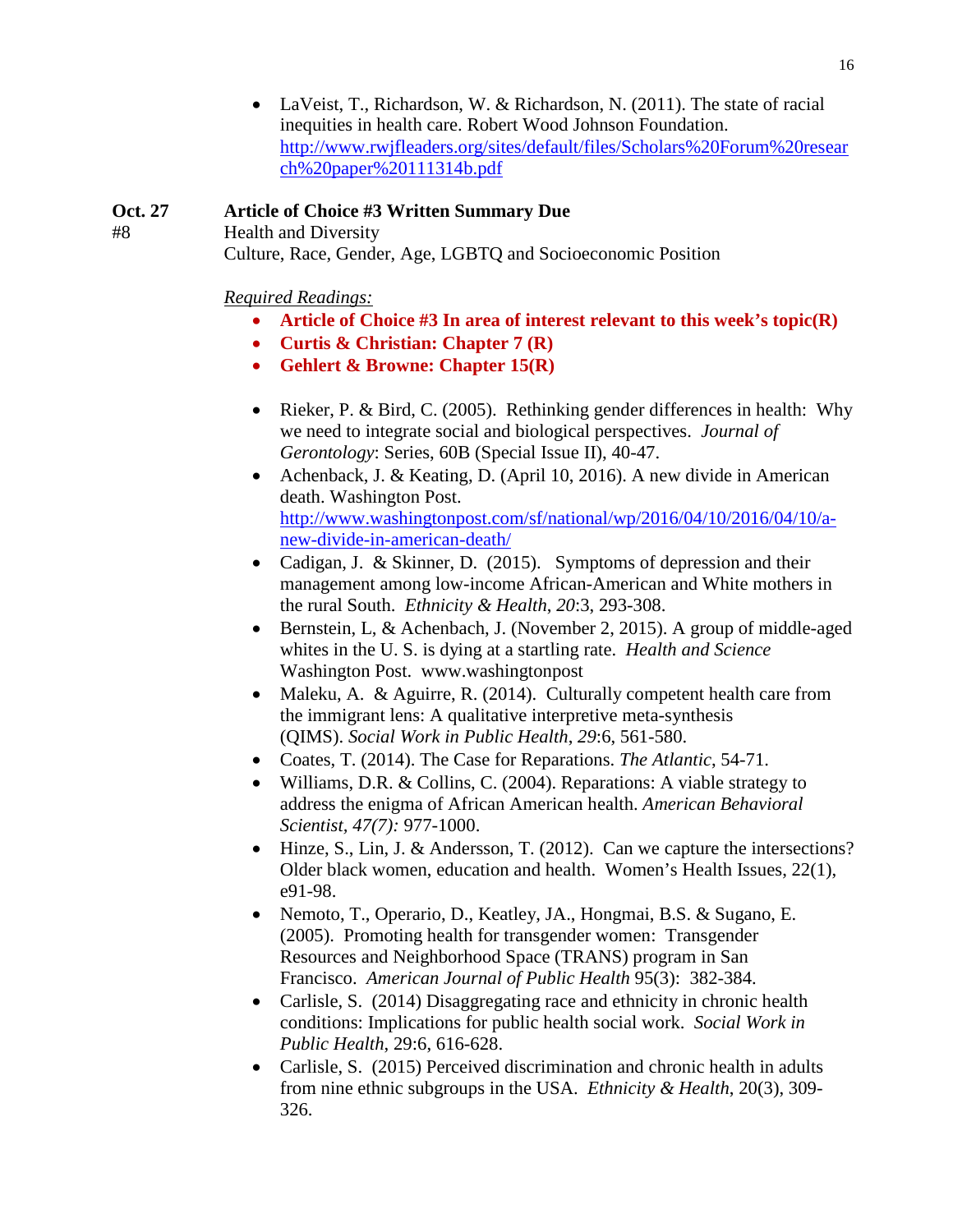- Christ, G., & Diwan, S., (2009). Chronic Illness and Aging, Section I. The demographics of aging and chronic diseases. *Council on Social Work Education.* http://www.cswe.org/file.aspx?id=25462
- Rich, J.A. & Grey, C.M. (2005). Pathways to recurrent trauma among young Black men: Traumatic stress, substance use, and the "Code of the Street." *American Journal of Public Health, 95(5):* 816-824.
- Krieger, N. (2003). Gender, sexes, and health: What are the connectionsand why does it matter. *International Journal of Epidemiology, 32*, 652- 657.
- Read, J. & Gorman, B. (2010). Gender and health inequality. *Annual Review of Sociology, 36*, 371-386.
- Connell, R. (2012). Gender, health, and theory: Conceptualizing the issue in local and world perspectives. *Social Science and Medicine, 74*, 1675- 1683.
- Hankivsky, O. (2012). Women's health, men's health, and gender and health: Implications of intersectionality. *Social Science and Medicine, 74,* 1712-1720.
- Reczek, C., Umberson, D. (2012). Gender, health behavior, and intimate relationships: Lesbian, gay and straight context. *Social Science and Medicine*, 74, 1783-1790.

# **Nov. 3 Part 2 Anatomy of Illness Paper Due**

*#*9 Addressing Health, Mental Health and Behavioral Health Challenges

- **Gehlert & Browne: Chapters 8 and 17 (R)**
- **Curtis & Christian: Chapter 5 and Chapter 8 (R)**
- Thornicroft, G., Rose, D., Kassam, A. (2007). Discrimination in health care against people with mental illness. *International Review of Psychiatry, 19(2)*, 1130122.
- Marshal, M., et al., (2011). Suicidality and depression disparities between sexual minority and heterosexual youth: a meta-analytic review. *Journal of Adolescent Health, 49*, 115-123.
- Thoits, P. (2010). Stress and health: Major findings and policy implications. *Journal of Health and Social Behavior. 51S*, S41-S53.
- Kilbourne, A., et al (2008). Improving general medical and mental health services in community-based practices. *Administration and Policy in Mental Health and Mental Health Services,* 35, 337-345.
- Copeland, V. & Snyder, K. (2011). Barriers to mental health treatment services for low-income African American women whose children receive behavioral services: An Ethnographic investigation*. Social Work in Public Health, 26*, 78-95.
- Nakash, O., et al (2014). Ethnic disparities in mental health treatment gap in a community-based survey and in access to care in psychiatric clinics. *International Journal of Social Psychiatry*, *60*(6), 575-583.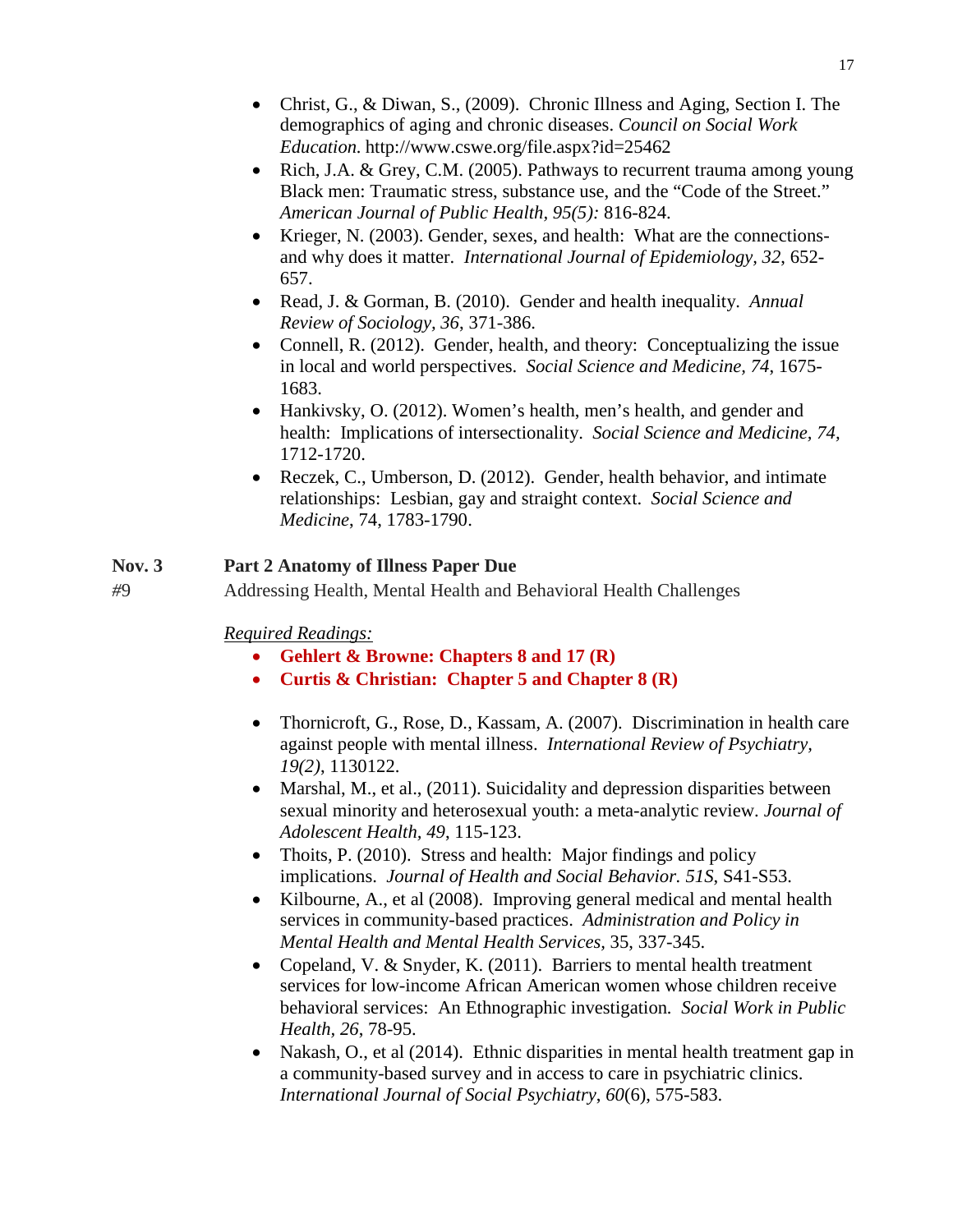- Alegria, M., Valls, Ml, & Pumariega, A. (2010). Racial and ethnic disparities in pediatric mental health. *Child and Adolescent Psychiatric Clinics of North America, 19*, 759-774.
- Xiong, G., et al (2015). Understanding preventative health screening services use in persons with serious mental illness: How does integrated behavioral health primary care compare? *International Journal of Psychiatry in Medicine*, *48*(4), 279-298.

**Nov. 10** Health Care Communication Challenges and Skill Development #10 Health Literacy Delivering Bad News; End of Life Discussions Genetic Counseling

#### *Required Readings:*

- **Gehlert & Browne: Chapters 10, 21 and 23 (R)**
- Johnson, R., Roter, D. Powe, N., & Cooper, L. (2004). Patient race/ethnicity and quality of patient–physician communication during medical visits. *American Journal of Public Health*, 94 (12). 2084-2090.
- Baile, W., Buckman, R., LenziI, R., Glober, G., Beale, E. & Kudelka, A. (2000). SPIKES--A six-step protocol for delivering bad news: Application to the patient with cancer. *The Oncologist*, *5*(4), 302-311.
- Thompson, T., Mitchell, J., Johnson-Lawrence, V., Watkins, D. & Modlin, C. (2015). Self-rated health and health care access associated with African American men's health self-efficacy. *American Journal of Men's Health.*
- Chesire, A. (February, 2014). Ethics in genetic testing: A social work perspective. *Social Work Today, 14*(1), 20. <http://www.socialworktoday.com/archive/012014p20.shtml>
- Liechty, J. (2011). Health literacy: Critical opportunities for social work leadership in health care and research. *Health and Social Work, 36*(2), 99- 107.

### **Nov. 17 Application Leadership Activity Due**

#11 Role of Social Work in Integrated Health Care Leadership in Integrated Care

- **Gehlert & Browne: Chapters 2(R)**
- **Curtis & Christian: Chapters 2 and 15 (R)**
- Stanhope, V., Videka, L., Thorning, H. & McKay, M. (2015). Moving Toward Integrated Health: An Opportunity for Social Work. *Social Work in Health Care*, *54*(5), 383-407.
- McCabe, H. A., & Sullivan, W. P. (2015). Social work expertise: An overlooked opportunity for cutting-edge system design under the Patient Protection and Affordable Care Act. *Health & Social Work, 40*(2), 155-157. doi:10.1093/hsw/hlv005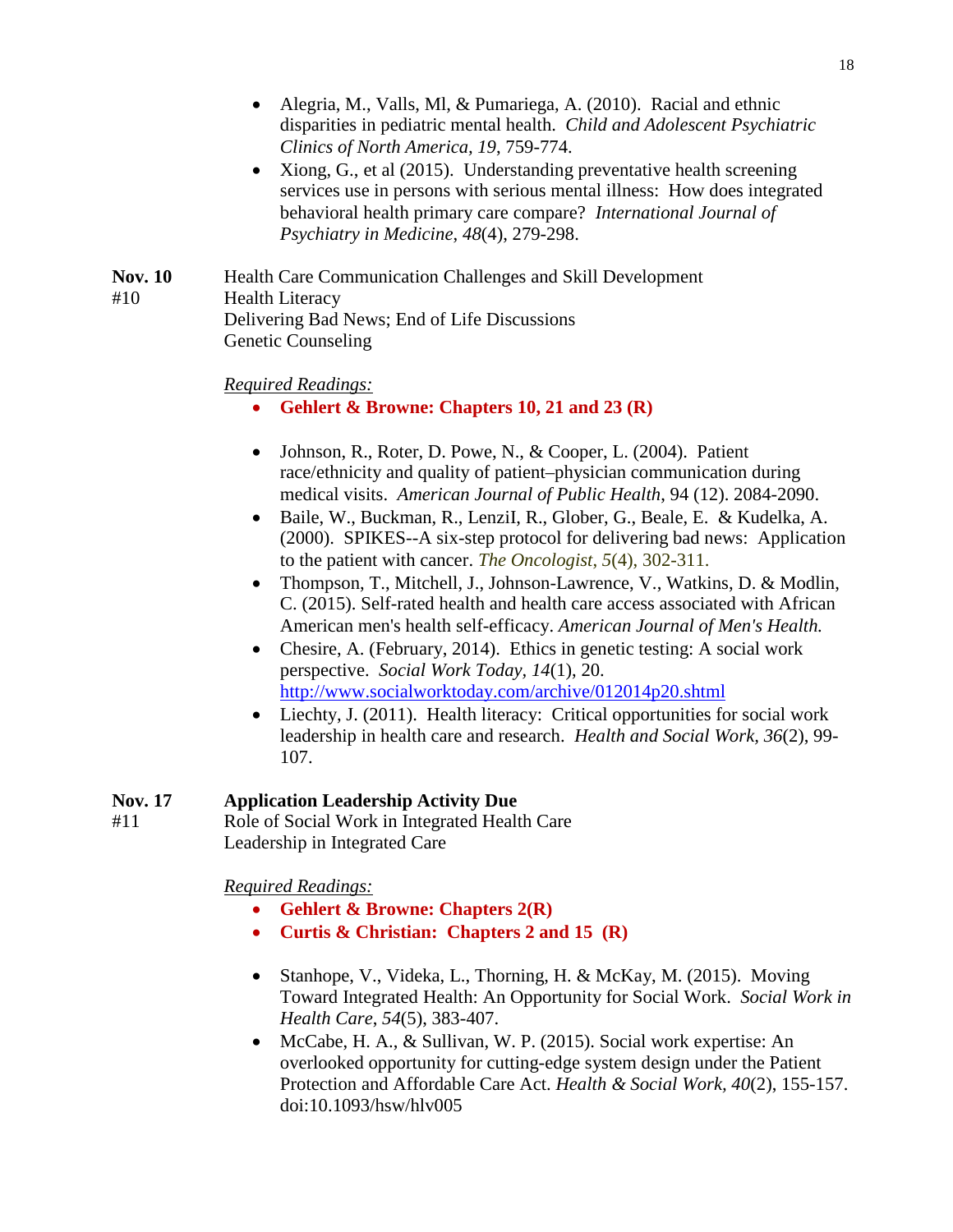### **Nov. 24 NO CLASS: THANKSGIVING BREAK**

#### **Dec. 1 Part 3 Anatomy of Illness Paper Due**

#12Social Support and Health

Community Based Interventions

- **Gehlert, S.; Sohmer, D.; Sacks, T.; Mininger, C.; et al. (2008). Targeting health disparities: A model linking upstream determinants to downstream interventions,** *Health Affairs, 27(2),*  **339-349. (R)**
- **In addition to above required article, choose and read one of the following articles below/or an article of your own choosing on this week's topic and be prepared to discuss in class: (R)**
- Verhagen, I., Steunenberg, B., de Wit., & Ros, W. (2014). Community health worker interventions to improve access to health care services for older adults from ethnic minorities: a systematic review. *BMC Health Services Research, 14*(1). doi:10.1186/s12913- 014-0497-1
- Ingram, M. et al (2014). A community health worker intervention to address the social determinants of health through policy change. *Journal of Primary Prevention*, 35(2), 119-123.
- Chung, B., Corbette, C.E., Boulet, B., Cummings, J.R., et al. (2006). Talking Wellness: A description of a community-academic partnered project to engage an African-American community around depression through the use of poetry, film and photography. *Ethnicity and Disease* 16: 67-78.
- Charyton, C., Elliott, J., Bo, L. & Moore, J. L. (2009). The impact of social support on health related quality of life in persons with epilepsy. Epilepsy Behavior, 16(4), 64-645.
- Boyd, A.S. & Wilmoth, M.C. (2006). An innovative community-based intervention for African American women with breast cancer: The Witness Project. *Health & Social Work 31(1):* 77-80.
- Lunsky Y. (2008). The impact of stress and social support on the mental health of individuals with intellectual disabilities. *Salud Publica Mex*, 50(suppl 2), S151-S153.
- Reinschmidt, K.M. & Chong, J. (2007). SONRISA: A curriculum toolbox for promotores to address mental health and diabetes. *Preventing Chronic Disease 4(4):* 1-9.
- Walsh, F. (2007). Traumatic loss and major disasters: strengthening family and community resilience. *Family Process 46(2):* 207-227.
- Huhman, M., Berkowitz, J.M., Wong, F.I., Prosper, E., Gray, M., Prince, D. & Yuen, J. (2008). The VERB ™ campaign's strategy for reaching African-American, Hispanic, Asian, and American Indian children and parents. *American Journal of Preventive Medicine* 34 (6S): S194-S209.
- Contento IR, Koch PA, Lee H, Calabrese-Barton A. (2010). Adolescents demonstrate improvement in obesity risk behaviors after completion of